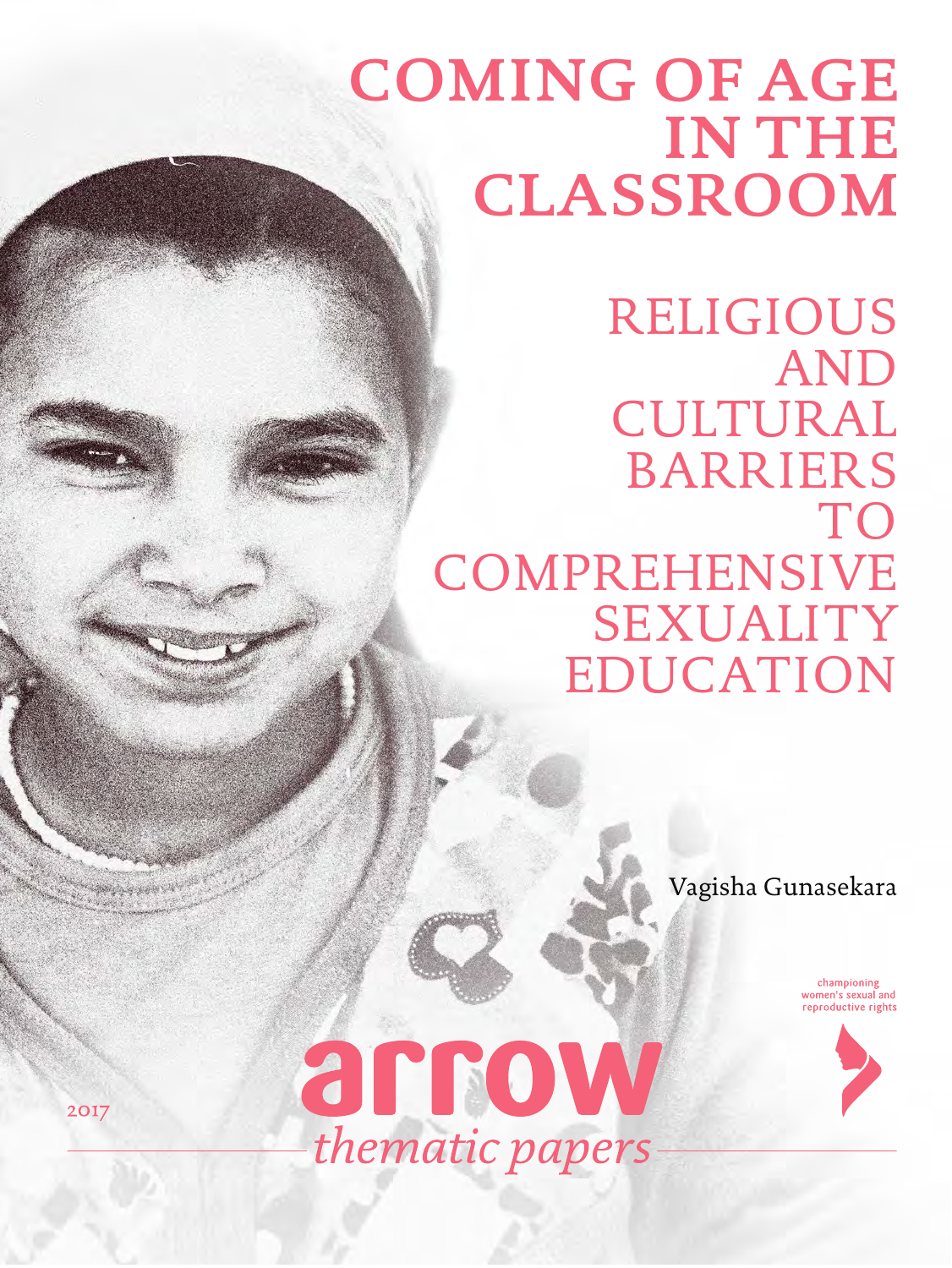#### <span id="page-1-0"></span>**Coming of Age in the Classroom: Religious and Cultural Barriers to Comprehensive Sexuality Education**

Vagisha Gunasekara

**2017** ISBN: 978-967-0339-37-5

# $\circledcirc$   $\circledcirc$

This work is licensed under the Creative Commons Attribution-Non-Commercial 4.0 International License. To view a copy of this license, visit <http://creativecommons.org/licenses/by-nc/4.0/>. Any part of the text of the publication may be photocopied, reproduced, stored in a retrieval system, or transmitted in any form by any means, or adapted and translated to meet local needs, for non-commercial and non-profit purposes. However, the copyright for images used remains with respective copyright holders. All forms of copies, reproductions, adaptations, and translations through mechanical, electrical, or electronic means should acknowledge ARROW as the source. A copy of the reproduction, adaptation, and/or translation should be sent to ARROW. For commercial use, ask ARROW for permission at arrow@arrow.org.my.

#### Published by:

#### **Asian-Pacific Resource & Research Centre for Women (ARROW)**

1 & 2 Jalan Scott, Bricksfield, 50470 Kuala Lumpur, Malaysia

| 00 603 2273 9913/9914/9915           |
|--------------------------------------|
| 00 603 2273 9916                     |
| arrow@arrow.org.my                   |
| www.arrow.org.my                     |
| https://www.facebook.com/ARROW.Women |
| @ARROW Women                         |
| ARROWomen                            |
| arrowomen                            |
|                                      |

#### **Production Team:**

**Author:** Vagisha Gunasekara **Overall Coordination:** Azra Abdul Cader **External Thematic Reviews:** Moonmoon Gulshan and Rachel Arinii **Internal Thematic Reviews:** Azra Abdul Cader, Hwei Mian Lim, Pooja Badarinath, Maria Melinda Ando, and Sivananthi Thanenthiran **Copy Editing:** Sharni Jayawardena **Publications Technical Support:** Maria Melinda Ando **Layout/Graphic Design:** Nicolette Mallari **Cover Photo Credit:** Peek Creative Collective/Shutterstock

Gunasekara, Vagisha. *Coming of Age in the Classroom: Religious and Cultural Barriers to Comprehensive Sexuality Education*. Kuala Lumpur: Asian-Pacific Resource & Research Centre for Women (ARROW), 2017.

### **CONTENTS**

- ...................
- 3 **[ACKNOWLEDGEMENTS](#page-2-0)**
- 4 **[LIST OF ACRONYMS](#page-3-0)**
- 5 **[INTRODUCTION](#page-4-0)**
- 6 **[SITUATING COMPREHENSIVE SEXUALITY](#page-5-0)  [EDUCATION WITHIN THE SOCIO-POLITICAL AND](#page-5-0)  [ECONOMIC CONTEXT OF DEVELOPING](#page-5-0)  [COUNTRIES](#page-5-0)**
- 8 **[INFUSING SECULARITY WITH MORALITY:](#page-7-0)  [SITUATING RESPONSES TO CSE WITHIN THE](#page-7-0)  [CONTEXT OF STATE FORMATION IN BANGLADESH](#page-7-0)  [AND INDIA](#page-7-0)**
- 11 **[HOW RELIGION INFLUENCES POLICY AND](#page-10-0)  [PRACTICE OF CSE](#page-10-0)**
- 17 **[CONCLUSIONS](#page-16-0)**
- 18 **[RECOMMENDATIONS](#page-17-0)**
- $20<sup>2</sup>$ **[ENDNOTES](#page-19-0)**
- 24 **[REFERENCES](#page-23-0)**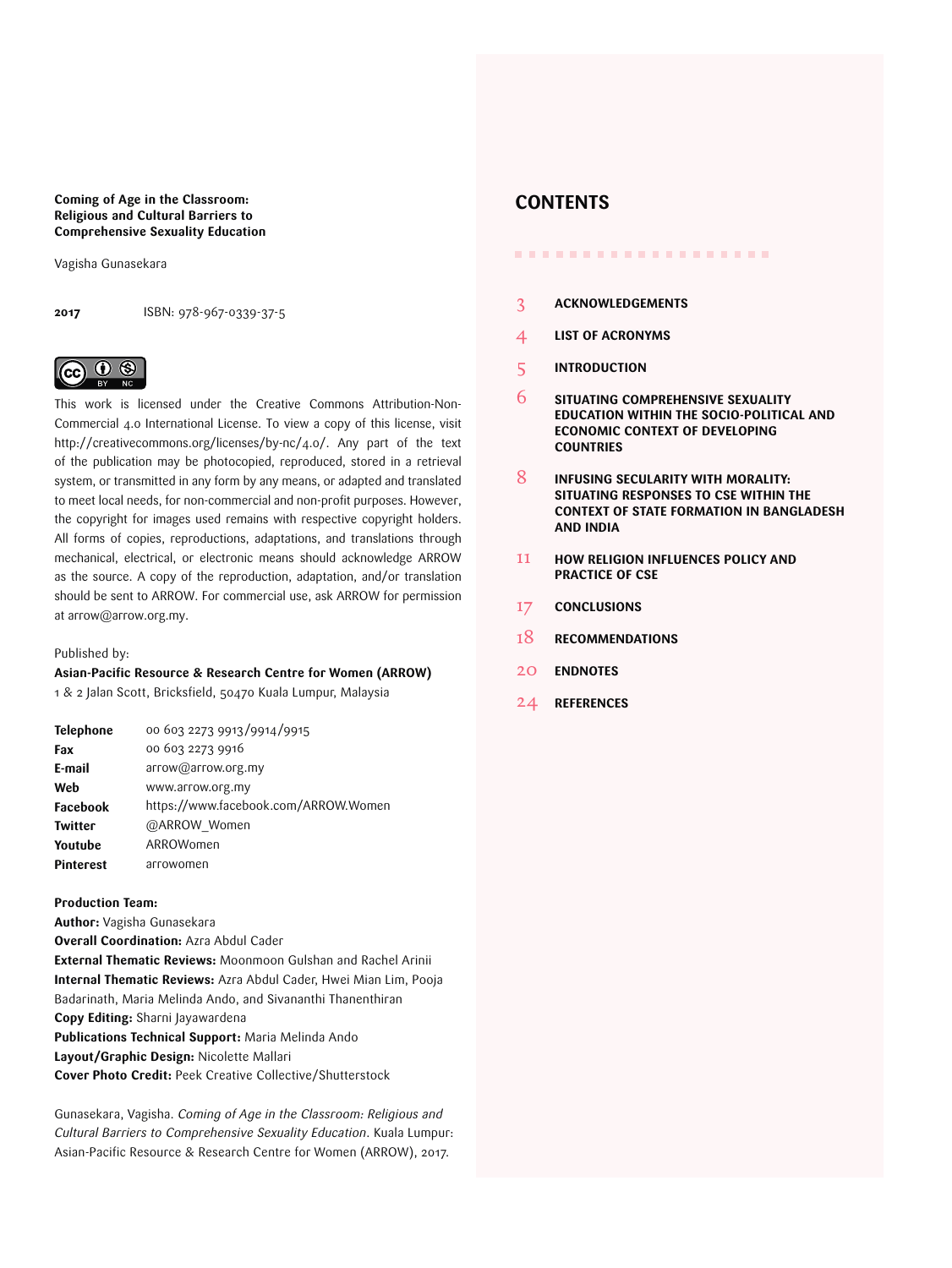### <span id="page-2-0"></span>ACKNOWLEDGEMENTS

This thematic paper would not have been possible without the insightful and rich evidence produced by Nazme Sabina on Bangladesh and by P. Balasubramanian, Rajalakshmi Ram Prakash, and N. Sri Lakshmi on India. The contributions of these national reports are sincerely acknowledged.

.............................

The advice and guidance of Azra Abdul Cader, Programme Manager at ARROW, throughout the writing of this thematic paper is gratefully acknowledged.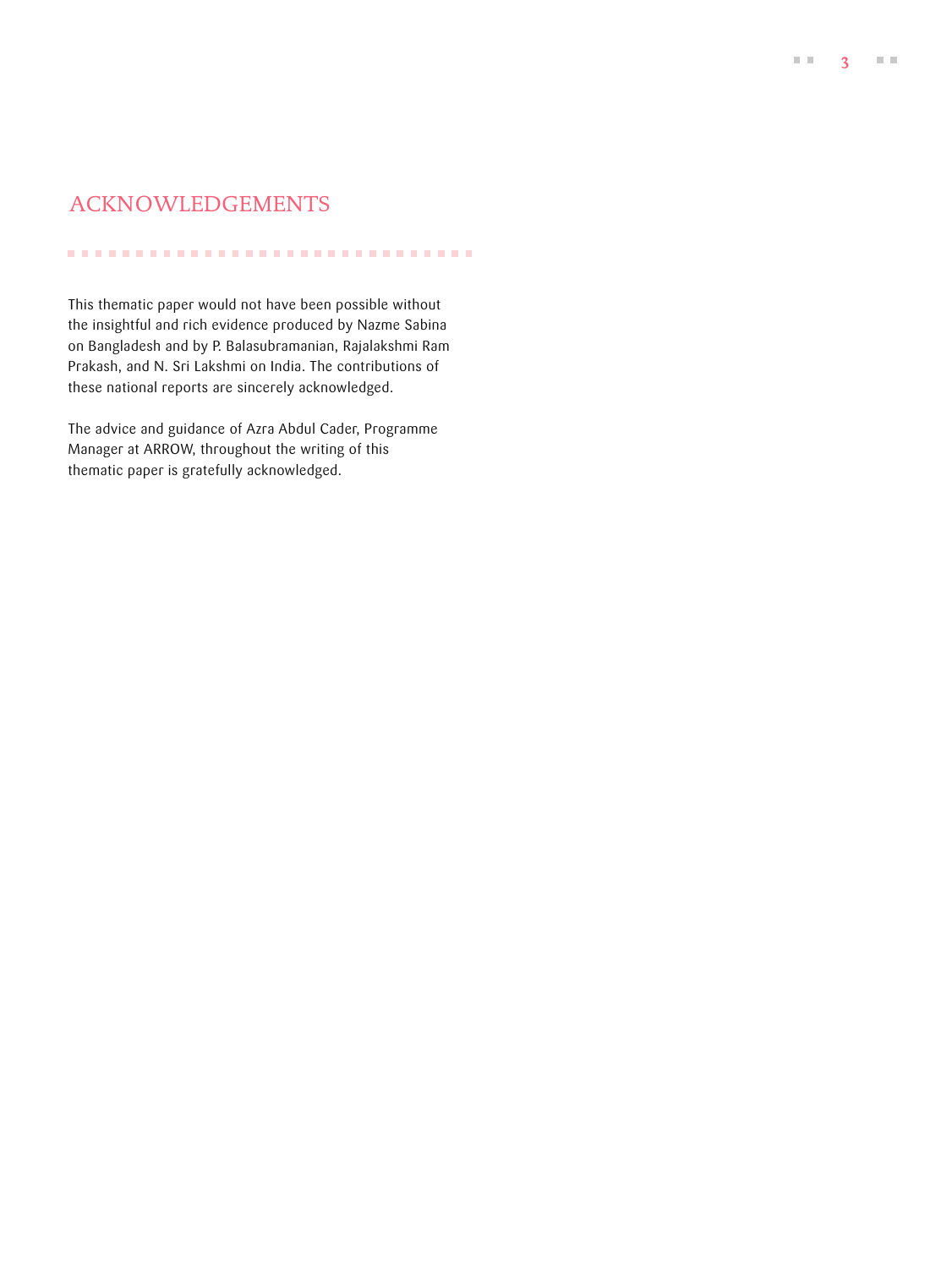### <span id="page-3-0"></span>[LIST OF ACRONYMS](#page-1-0)

..............................

**AEP AFLE CBSE CEDAW CSE FGM ICPD IPPF LGBTQI MEB NCERT SMAM SRHR STIs** Adolescence Education Programme Adolescent Family Life Education Central Board of Secondary Education, Bangladesh Convention on the Elimination of All Forms of Discrimination Against Women Comprehensive Sexuality Education Female Genital Mutilation International Conference on Population and Development International Planned Parenthood Federation Lesbian, Gay, Bisexual, Transgender, Queer or Questioning, and Intersex Madrasah Education Board, Bangladesh National Council of Educational Research and Training, India Singulate Mean Age at Marriage Sexual and Reproductive Health and Rights Sexually Transmitted Infections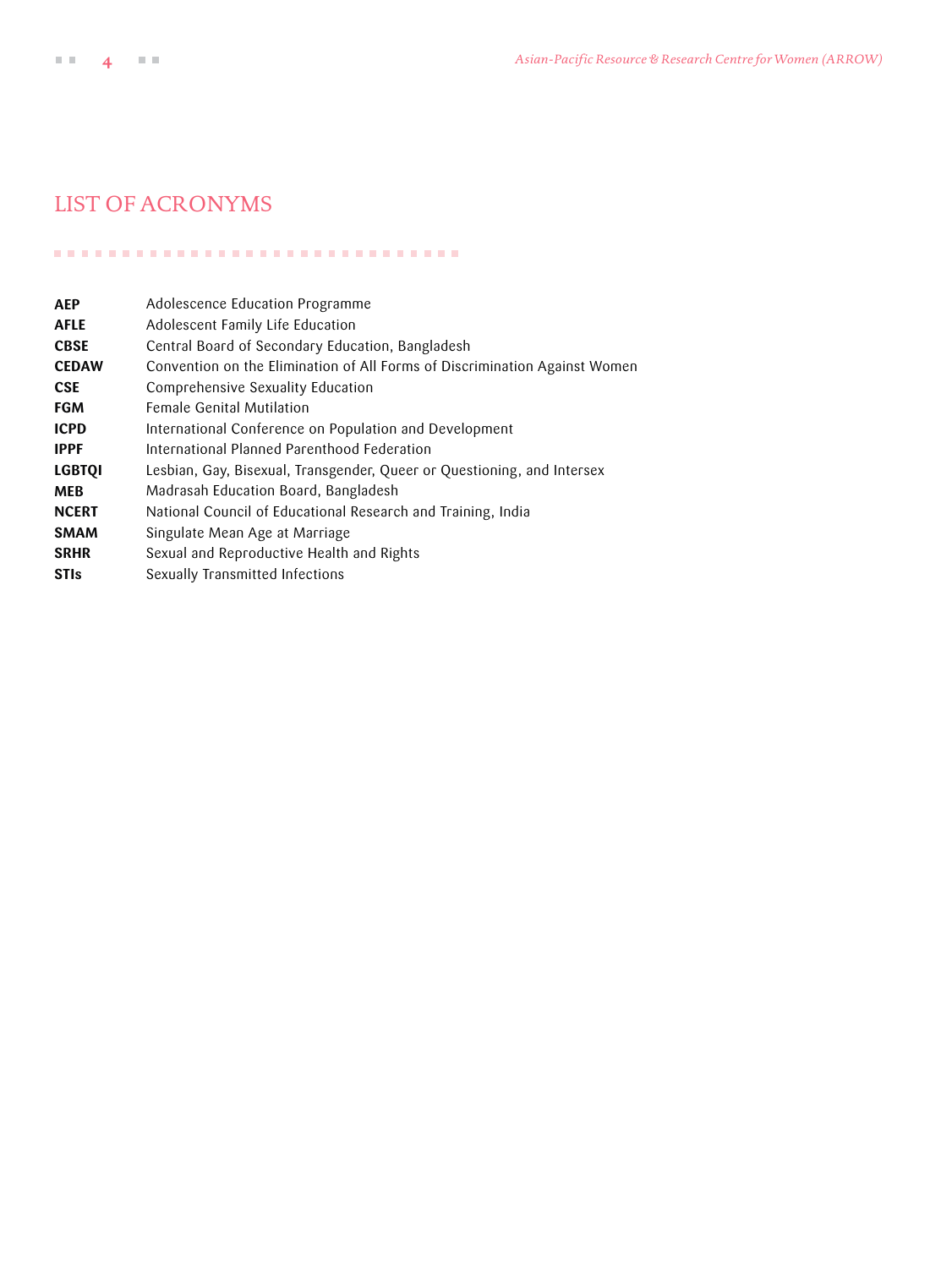# <span id="page-4-0"></span>**[COMING OF AGE IN THE CLASSROOM:](#page-1-0) [RELIGIOUS AND CULTURAL BARRIERS TO](#page-1-0)  COMPREHENSIVE SEXUALITY EDUCATION**

#### Vagisha Gunasekara

### INTRODUCTION

. . . . . . . .

Young people, between ages 10 and 24, comprise 1.8 billion of the world population today. This unprecedented proportion of young people,1 while creating potential for promising new areas of social progress and innovation, is concentrated in 48 of the world's least developed countries.2 While life circumstances, opportunities, and obstacles to improve their lives vary from country to country, poverty, discrimination, lack of social mobility, and limited access to information and advice on carving out their future hinders the promise of most young people. Too many—especially girls and women—are deprived of sexual and reproductive health and rights (SRHR),3 which shape virtually every aspect of their lives.

For example, while HIV-related deaths are decreasing globally, young people remain particularly vulnerable to the disease; an estimated 100 million to 140 million girls and women alive today have undergone some form of female genital mutilation (FGM); and every day, in developing countries, 20,000 girls under 18 give birth, and many become pregnant before they are physically mature.4 Hence, young people's receiving adequate preparation for their sexual lives become central to achieving SRHR for all. However, the reality is that efforts to equip young people with knowledge, skills, attitudes, and values needed to determine and enjoy their sexuality physically and emotionally—have been met with resistance and other obstacles in a number of countries. Central to this resistance are several normative assumptions about human sexuality. First, there is an assertion and an assumption that individuals engage in sexual activity only after marriage. Norms or laws that prohibit consensual sexual activity between young and/or unmarried individuals can place these individuals at risk of harm by hindering their access to sexual and reproductive

*There is substantial evidence pointing to the alignment of people's reservations, panics, and anxieties about young people's sexual behaviour with deep religious and political predispositions in forming a strong oppositional force to SRHR interventions that aim to educate young people about their rights around sexuality and reproductive health.*

health.<sup>5</sup> Second, the concept of marriage is limited to heteronormative unions. The embeddedness of these assumptions in the approach to SRHR in most countries leaves behind the vast majority of unmarried individuals and those that fall outside heterosexual binary genders. Contrary to international norms, many countries criminalise same-sex sexual acts, which puts LGBTQI youth at risk of severe physical and mental harm. The lack of legal recognition does not render an imperative for service providers to ensure that SRH services are relevant and accessible to LGBTQI individuals.<sup>6</sup>

There is substantial evidence pointing to the alignment of people's reservations, panics, and anxieties about young people's sexual behaviour with deep religious and political predispositions in forming a strong oppositional force to SRHR interventions that aim to educate young people about their rights around sexuality and reproductive health.7 Recent evidence from ten national studies<sup>8</sup> on the influence of religion on SRHR undertaken by ARROW in partnership with national partners suggests that the discourse and the practice of SRHR is shaped by rapidly changing political, economic, and social contexts. These contexts are in a state of flux with entangled processes of patriarchy, development, state ideology and practice, religious interpretations, and socio-political movements of religious fundamentalist character. Constraints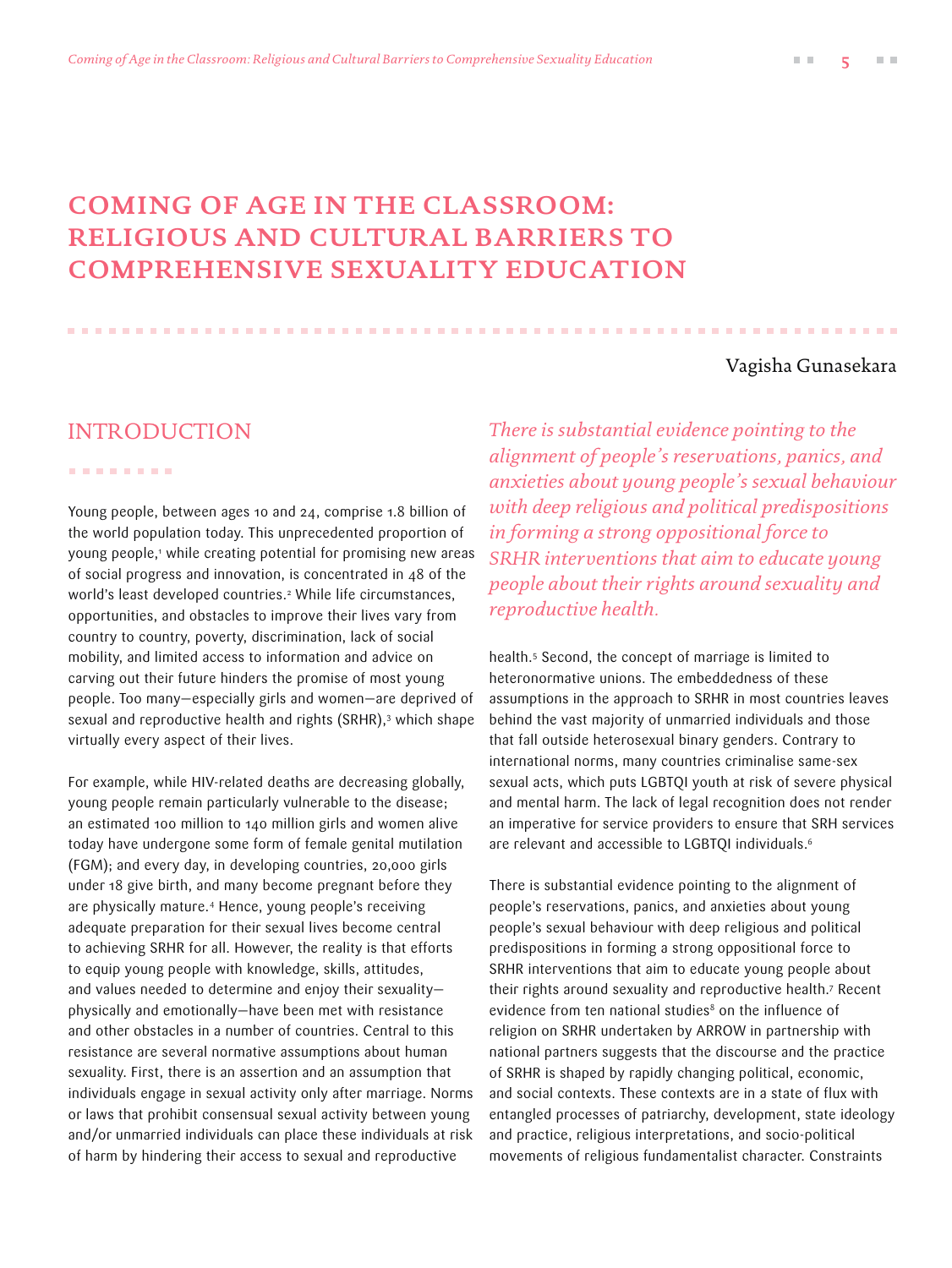<span id="page-5-0"></span>arising from such complex entanglements limit young people's access to the information and services they need to make informed and responsible decisions about their sexual and reproductive lives.

This paper elucidates evidence which underscores anxieties and panic about sexuality and sexual behaviour of young people influenced by movements advancing a distinct religious identity, and the implications for advocacy on advancing SRHR. Synthesised in this document is evidence from two countries— Bangladesh and India—on Comprehensive Sexuality Education (CSE), an area of controversy (to varying degree) in both countries and thematic focus areas for the broader project. Evidence from each country stem from national studies on the influence of religion on CSE, and are qualitative in nature. The collated evidence is supported by secondary literature, employed to frame the complex ways in which state policies and people's perceptions link controversies around CSE to religious beliefs and interpretations, socio-political movements bearing fundamentalist ideals, and state ideology and response.

This paper is structured as follows: the section that follows the introduction contextualises CSE within the broader economic and socio-political environment; the second and third sections hone in on evidence from Bangladesh and India about the role of religion in shaping discourse and perceptions on CSE; and the fourth section presents a conclusion, followed by a section on recommendations for future action.

SITUATING COMPREHENSIVE SEXUALITY EDUCATION WITHIN THE SOCIO-POLITICAL AND ECONOMIC CONTEXT OF DEVELOPING COUNTRIES

........

Comprehensive Sexuality Education is a vital intervention that equips young people with knowledge and skills that are necessary to take informed decisions regarding their lives. CSE9 is defined as "a lifelong process of acquiring information and forming attitudes, beliefs and values about identity, relationships and intimacy."10 The International Planned Parenthood Federation's (IPPF) framework for CSE recognises *The term "comprehensive" refers to the encapsulation of the full range of information, skills, and values to enable young people to exercise their sexual and reproductive rights and to make choices about their health and sexuality.* 

that information on sexuality alone is inadequate, and that CSE programmes must strive to equip young people with knowledge and skills they need to determine and enjoy their sexuality in all spheres of life. As such, it entails seven essential components: gender, SRHR and HIV and AIDS (including information on services and clinics), sexual citizenship, pleasure, violence, diversity, and relationships.<sup>11</sup>

The term "comprehensive" refers to the encapsulation of the full range of information, skills, and values to enable young people to exercise their sexual and reproductive rights and to make choices about their health and sexuality. CSE is geared to provide young people with accurate, scientific, and evidencebased information;<sup>12</sup> develop life skills;<sup>13</sup> and nurture nonjudgmental and positive attitudes and values.<sup>14</sup> In other words, CSE is not restricted to promoting a set of messages about sex and sexual behaviour; rather it offers the full range of options available to young people to practice safer sex, helps them identify their own values, and increases their awareness of all available choices suitable for their needs.15

The significant increase in the age of marriage in Asian countries over recent decades<sup>16</sup> creates the need for CSE more than ever before. Over the last half-century, there has been a trend toward later marriage and less marriage throughout Asia.17 Between 1970 and 2005, the singulate mean age at marriage (SMAM) for women in Indonesia rose by 4.1 years; in Malaysia, the Philippines, and Thailand, SMAM for women increased from 22 in 1970 to 25 in 2009.18 Singlehood among well-educated women is on the rise across many countries in Southeast Asia and South Asia.19 The conventional way of approaching SRHR as an intervention targeting married individuals becomes problematic amidst such demographic changes. In many Asian countries, access to contraceptives and SRH advice and services is difficult for singles. For example, in Mataram, Lombok, women are denied access to family planning in government clinics if they are unable to confirm that they are married. The alternative then is to seek SRH from private channels, which "requires the cooperation and discretion of a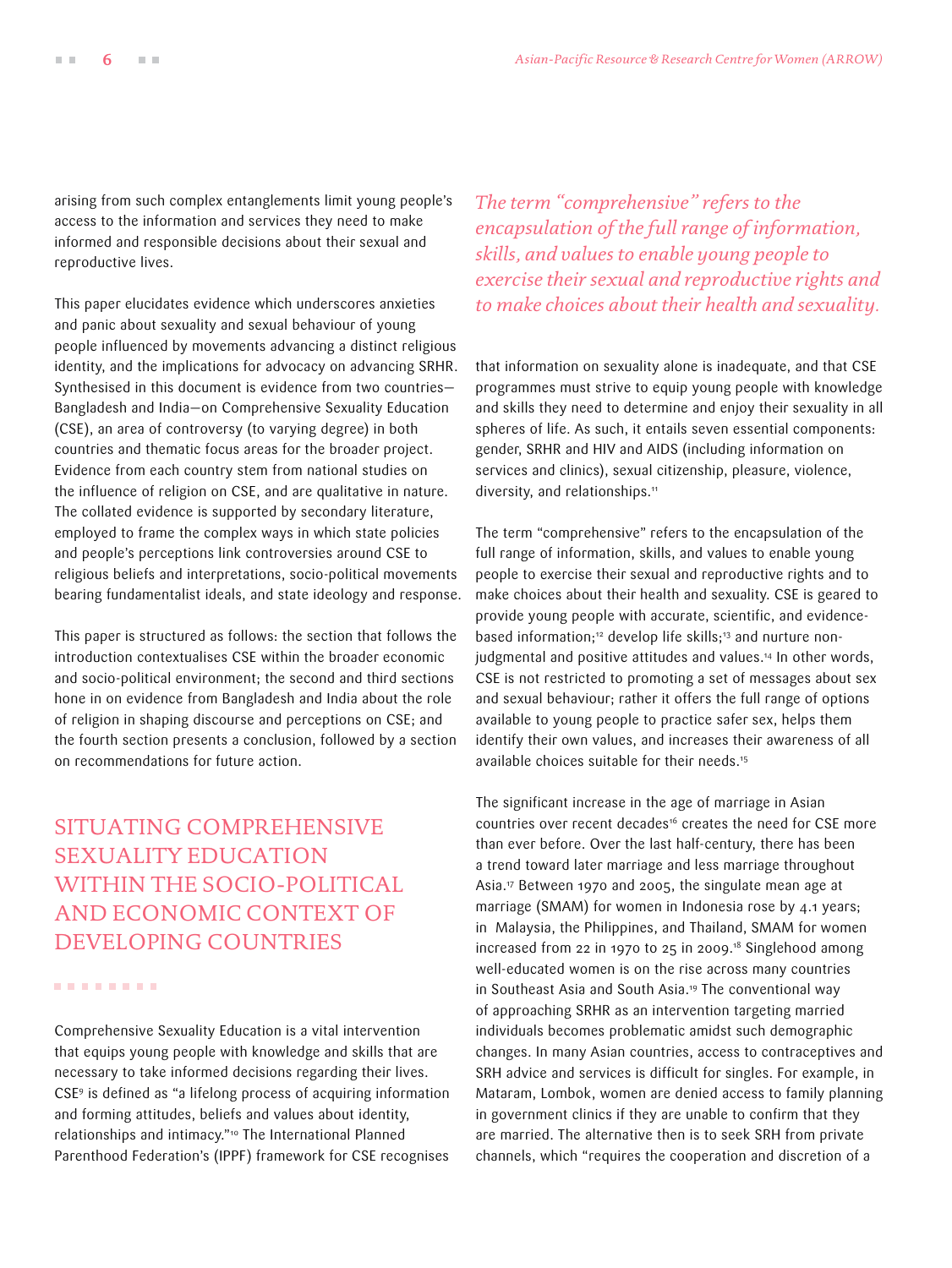willing doctor, midwife, or chemist and the financial resources to pay the inflated costs of contraception sold in the private sector."<sup>20</sup> While the provision of CSE does not address the larger systemic issues that deny unmarried individuals SRH services, it can help educate individuals during school years about sexual and reproductive health, and about choices and options that are available to them. Despite the growing evidence<sup>21</sup> indicating the pressing need for CSE for young people and the global call for CSE outlined by the International Conference on Population and Development (ICPD) and legal and policy frameworks,<sup>22</sup> including six UN treaty monitoring bodies or committees,<sup>23</sup> this commitment remains unfulfilled in many parts of the world.<sup>24</sup>

#### **BARRIERS TO COMPREHENSIVE SEXUALITY EDUCATION**

There are a number of complexities associated with conceptualising and implementing CSE as a systematic intervention.25 Some of these complexities, such as the challenges in institutionalising CSE in schools, are tangible in nature. For example, inefficiencies arising from bureaucratic changes, decision-making, and coordination between different ministries (i.e., education, health, youth affairs, and others) can impede effective implementation of CSE.<sup>26</sup> Similarly, developing CSE curricula and context-appropriate pedagogic methods can be challenging for teachers and education administrators. Faced with the need to resort to new modus operandi in imparting skills, values, and knowledge, teachers and administrators are tasked with improving their own capacity, which requires adjustment on their part, as well as additional resources by the state. As previous studies find,<sup>27</sup> a disconnect between goals of CSE programmes and how they translate into curricular elements and pedagogy has a profound effect on the success of the intervention. Moreover, adequate funding and suitable technical assistance in programme development, selection, adaptation, and evaluation are crucial to effective CSE programmes.<sup>28</sup>

*There are a number of complexities associated with conceptualising and implementing CSE as a systematic intervention. Some of these complexities, such the challenges in institutionalising CSE in schools, are tangible in nature.* 

Other complexities fall into the less tangible category, but have a profound impact on the implementation and outcomes of CSE. The centrality of sexuality in CSE, for example, stir up anxieties and panics in many cultures, as it is one of the most sensitive aspects of human experience with deeply ingrained moral values and judgments.<sup>29</sup> Related to this is the buy-in and commitment from key stakeholders (i.e., parents and teachers) and the political will of the state, which is often difficult to achieve due to reservations tied to fears about CSE fuelling premature sexual activity in young people. The effects of these reservations often spill over to affect the more tangible aspects of CSE programmes as well. For example, reservations about communicating information and messages about sexuality and reproduction may influence the content of curricula; may avoid a rights-based approach to gender and sexuality; may deliver messages that are old-fashioned and disconnected from the realities of young people; and such reservations may dilute the impact of teacher sensitisation and training programmes.

*Drawing on historical antecedents to religious doctrine and teachings, religious institutions expound moral and ethical principles regarding the appropriate age for the onset of sexual activity, the regulation of non-marital sexual activity, contraception and abortion, appropriate partners, rituals for recognition of marital unions, and gender roles, assigning responsibilities and obligations for child rearing.*

### **RELIGION—A BARRIER TO COMPREHENSIVE SEXUALITY EDUCATION**

Religion plays a key role in producing and reproducing moral arguments against CSE which affects implementation of CSE programmes and people's perceptions about them.30 Common concerns about providing CSE include misunderstandings about the nature, purpose, and effects of sexuality education that are based on religious grounds. For most organised religions, matters of sexuality and family formation are paramount concerns, as they represent fundamental human behaviours that religions attempt to shape and control.31 Drawing on historical antecedents to religious doctrine and teachings, religious institutions expound moral and ethical principles regarding the appropriate age for the onset of sexual activity, the regulation of non-marital sexual activity, contraception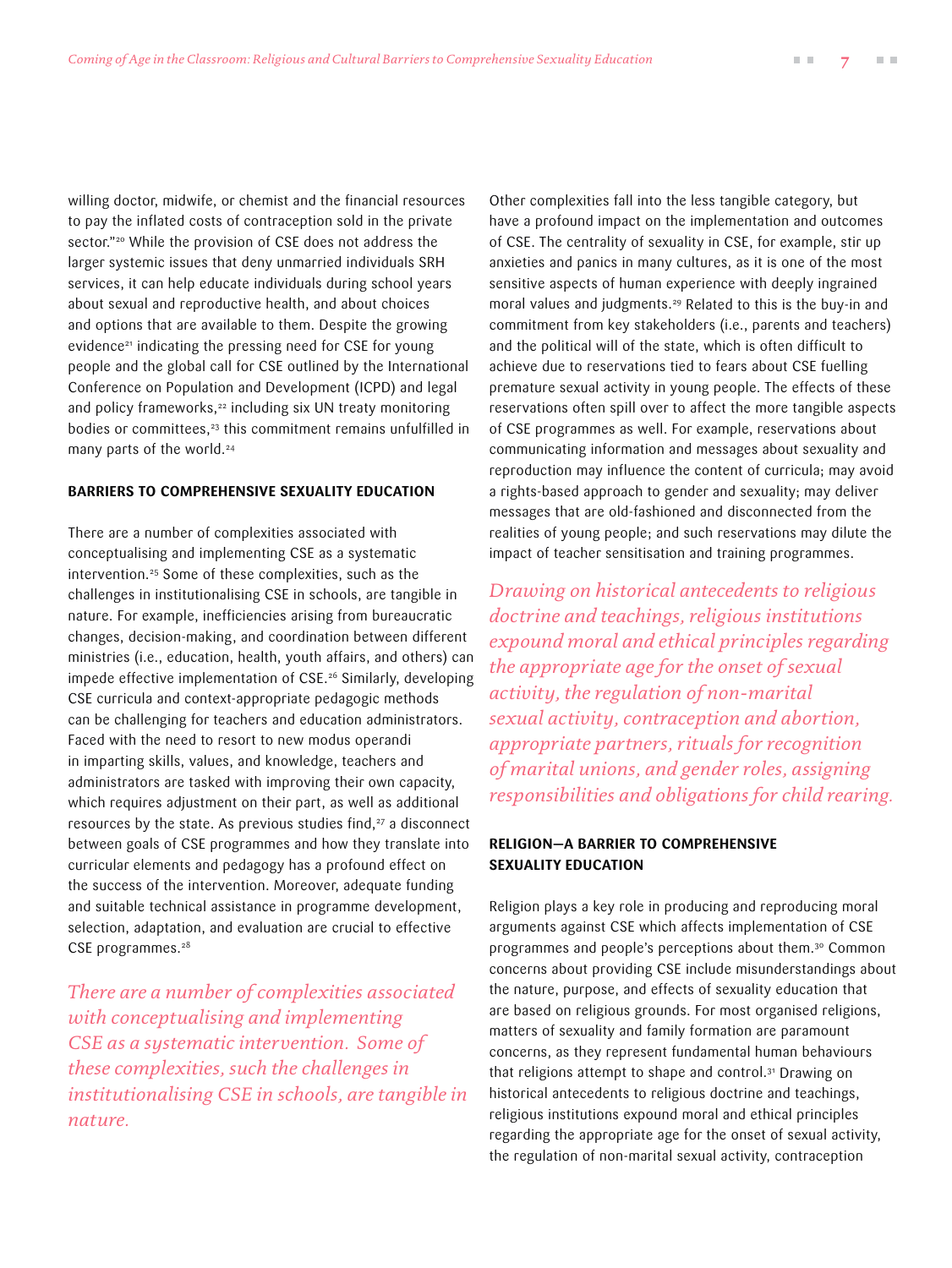<span id="page-7-0"></span>and abortion, appropriate partners, rituals for recognition of marital unions, and gender roles, assigning responsibilities and obligations for child rearing.32

Religious assumptions about sexuality and family formation are effectively fused with concepts about private property and property rights that are central to modernisation processes of societies. In *The Origin of the Family, Private Property and the State*, 33 Engels describes the disintegration of the primitive community and the emergence of a class society based on private property. Tracing the origins of heterosexual monogamous marriage, Engels argues that monogamous marriages and the modern concept of family surfaced when the notion of private property became the basis of modern economic structures.

Bertrand Russell in *Why I Am Not a Christian*34 argues that religion functions in a way that provides a moral and a spiritual basis for the economic regime of property rights. Hence, the purpose of sex is strictly limited to procreation, and only within the bounds of heterosexual marriage. The symbiotic relationship between property rights and religion is reproduced by laws and traditions that reinforce paternity. For example, norms of inheritance in the Quranic tradition have modern day manifestations, such as Section 13 and 13A of the Births and Deaths Registration Act of 1957 in Malaysia.35 According to this law, if Muslim children are born within six months of marriage, they have to be registered under surnames such as "binti/bin," which places a unique label on the child as "illegitimate." This law stems from a fatwa which states that a pregnant woman may marry the father of the child, but that "the man cannot be recognised as the father of the unborn baby, inherit from him, nor be his *marham* (unmarriageable kin), and that he cannot be the child's guardian.36 This exemplifies how ideas of monogamy of the woman is ensured and policed (by religious norms and institutions) as a way of reinforcing paternal inheritance of property.

What we observe in recent times is an orchestrated entanglement of religious doctrine with political ideologies forming a potent combination that significantly affects women's SRHR. Evidence from Bangladesh and India draw attention to socio-political trends with specific injunctions for sexual behaviour and gender, which in turn have profound effects on how CSE is conceptualised, implemented, and received. These trends include, but are not restricted to, religious fundamentalism,37 extremism,38 or conservative interpretations

of religion. Much of the literature on women's SRHR fixates on religious fundamentalism, extremism, or conservative interpretations of religion as key determinants of regressive SRHR policy and practice. Another view that is articulated is that regressive attitudes about SRHR are linked with cultural practices, absolving the role of religion. The distinctiveness implicated in these labels and categories has limited use for the exercise undertaken by this paper. Contrary to the essentialist view that presumes fixed boundaries for a culture and a religion, and also for sub-categories within a religion (i.e., "fundamentalism" or "extremism"), this paper suggests a constructivist<sup>39</sup> view that assumes the interaction between religious and cultural structures with individuals who are the carriers, movers, consumers, and inventors of cultures and religions. Hence, religion as an institution is understood as fused with cultural norms, traditions, and political ideologies.

## [INFUSING SECULARITY WITH](#page-1-0)  [MORALITY: SITUATING RESPONSES](#page-1-0)  [TO CSE WITHIN THE CONTEXT OF](#page-1-0)  [STATE FORMATION IN](#page-1-0)  [BANGLADESH AND INDIA](#page-1-0)

#### . . . . . . . .

Two aspects of the concept of moral panic come into play in analysing reservations about CSE in Bangladesh and India: there is exaggerated discussion of the potential content and consequences of CSE, and CSE is constituted as part of a battle over moral hegemony. Underlying the concerns about CSE in these countries is collective panic about the 'secular' approach to sexuality education.<sup>40</sup> In either country, there is no formidable opposition to the concept of sexuality education; rather, the central issue is in the type of sexuality education that is being adopted by the state. For example, an abstinenceonly type of CSE where young people are taught about the purpose and meaning of sex and its place within marriage would face hardly any obstacles in either country. But a focus on contraceptives and sex as a form of enjoyment finds strong opposition in both countries. Furthermore, CSE is often viewed as a premature exposure to the world of adults, and as a way of 'corrupting' innocent minds, ushering young people into teenage pregnancy, abortion, sexually transmitted infections (STIs), and mental and emotional problems.41 In Bangladesh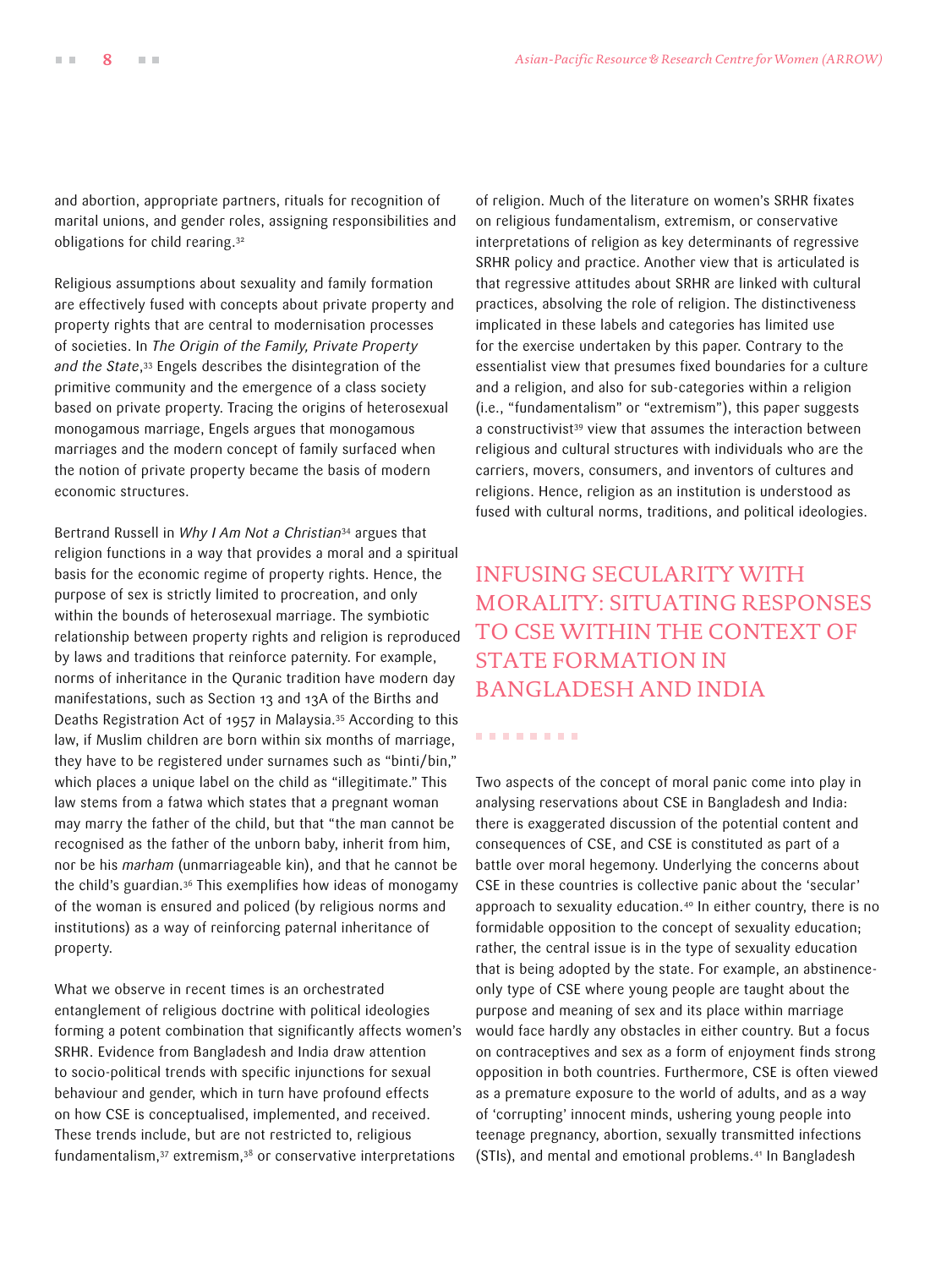and India,<sup>42</sup> sexuality is positioned as an issue closely linked to morality, culture, and religion. The general assumption about CSE in both countries is that the intervention lacks a moral framework ('amoral'); and it merely provides technical information about sex, contraceptive use, and sexuality-related health services. The absence of a moral framework to control human sexuality is perceived to invite deviant sexual behaviour of young people.

*Two aspects of the concept of moral panic come into play in analysing reservations about CSE in Bangladesh and India: there is exaggerated discussion of the potential content and consequences of CSE, and CSE is constituted as part of a battle over moral hegemony. Underlying the concerns about CSE in Bangladesh and India is collective panic about the 'secular' approach to sexuality education. In either country, there is no formidable opposition to the concept of sexuality education; rather, the central issue is in the type of sexuality education that is being adopted by the state.* 

Concerns over a perceived 'amoral' approach to CSE in both countries correlates with contemporary political discourse that focuses on how to reconcile the formation of the modern, secular nation state and morality. Criticism that is levelled against CSE as a 'value-free' intervention is part of the effort to be heard and maintain relevance of religious and conservative elements in the realm of secular politics.43 In so doing, opposition to CSE also undermines rights, rigour, evidence, and health outcomes that form the core of CSE. Reservations about CSE carry pronounced anxieties about what it means for young people's sexuality and reproduction, particularly with an emphasis on controlling young women's sexuality. This is deeply intertwined with ideologies about womanhood in relation to nation and state. Here, women figure as agents who will hold the nation together; they are symbols of religion, nation, culture, and tradition.44 Women have been invested with such a responsibility because—as is the case in many societies throughout the world—they are imagined to be at the core of the nation's moral identity. As economies liberalised and integrated into the global value chains, and women's labour became central to the production process in many developing

countries, societal concerns about women's changing roles, fertility, and monitoring and controlling female modesty and respectability have taken centre stage. Reactions and responses to CSE must be understood in this context.

Situating the evidence from India and Bangladesh on the role of religion in shaping the nature and delivery of CSE and people's perceptions of the intervention warrants an abridged mapping of structural continuities, historical contingencies, and contradictions in contemporary political culture. In Bangladesh, the rhetorical structure of nationalism is haunted by politics of memory dating back to its formation in 1971.45 The 1971 war was an articulation of the struggle to establish a distinct Bengali cultural identity that superseded the Muslim identity of East Pakistan. However, given its relation to the cultural and geographic borders of West Bengal in India, territorial anxieties of the newly formed nation left open sites of contestation over the nation-state's religious identity and cultural identity. Highly charged ideological debates about nationalism have polarised society, which in turn has reduced the battle for national identity into a religious/secular dichotomy.46

Within authoritarian modes of governance, whether civilian or military, entrenched patronage politics and the use of identity politics have been commonly used for securing legitimacy. Despite having a secular Constitution, whims of the state would either instigate or extinguish Islamist politics, and tensions in Bengali nationalism also led to a hardening of identities along religious lines in Bangladesh. There has been a rise in Islamic militant groups such as *Jamiat ul Mujahedin* ( JMB), *Hijbut Tahrir,* and *Hijbut Tawhid*, of which the latter two have been banned by the state. The number of religious parties, all with their own student wings, has also increased over the years<sup>47</sup> and the largest and the strongest of them—*Jamaat-e-Islami* openly exploits religion for electoral and other political gains.48 Pandering of extremist views to win elections is not confined to the quarters of religious political parties; rather, mainstream political parties that garner most votes in elections also have, from time to time, advocated with extreme religious views.

In the face of growing economic, political, and social inequalities, and dislocation of cultural norms and practices, formations espousing religious ideologies rally support under the banner of justice and a return to traditional values.49 Their campaigns are often centred upon issues that directly resonate in people's lives. Theirs is a scathing critique of neoliberal society, which they condemn as producing selfish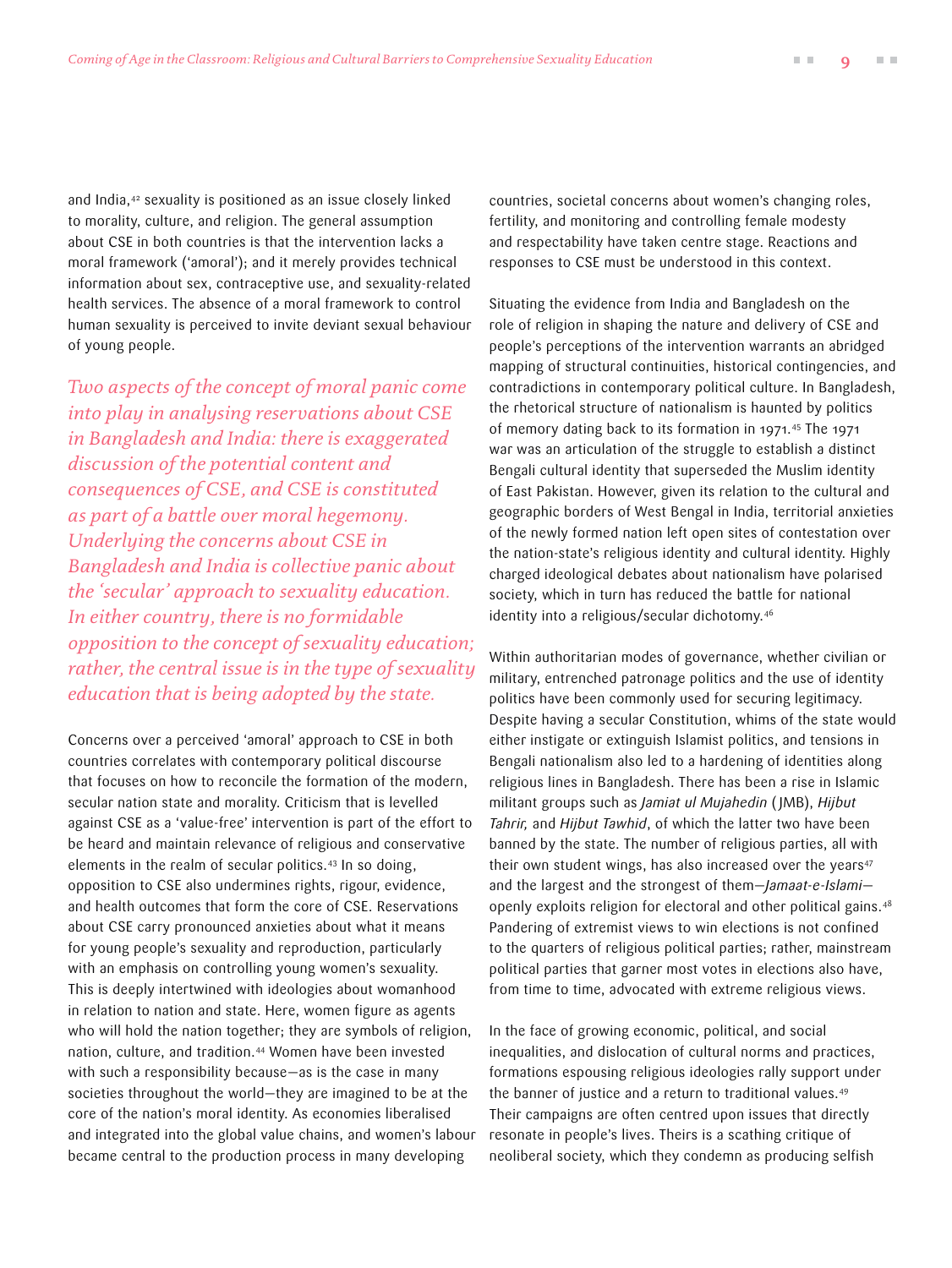and alienated individuals, engaged in the obsessive pursuit of pleasure. The alternative they offer is reverting to a collectivist and communalist society, where gender roles and ideas about family and community are deeply embedded in the collective consciousness.50 In countries like Bangladesh, religious extremist rhetoric and actions appeal to the rural poor, particularly youth. According to a foreign diplomat in Dhaka, "in the 1960s and 1970s, it was the leftists who were seen as incorruptible purists. Today, the role model for many young men in rural areas is the dedicated Islamic cleric with his skull cap, flowing robes, and beard."<sup>51</sup> Lintner<sup>52</sup> notes the emerging culture of violence, instigated by religious formations, especially among the young. He cautions that the role of *madrasahs* in shaping the next generation of Bangladeshis should not be underestimated.

Politicising and moralising the bodies of young people, particularly young women, is a notable trait among religious formations. Curtailing the rights of women in the public sphere, in an attempt to relegate them to reassuming their 'natural role' in the domestic sphere is another broad policy.53 Limiting young women's access to education as observed in countries like Eritrea, France, Malaysia, Pakistan, and Serbia is an example. In Indonesia, some Islamic boarding schools for young women have policies to restrict women's expression, as they view women's expression as a cause of social chaos. There is deep mistrust of schools as a place of emancipation, where young women can develop autonomy.54

Concern about women's reproductive rights, adolescent access to sexuality education, and greater provision of contraceptives has always been an area under attack by religious groups. In Bangladesh, women's reproductive rights is among the unifying factors of various religious orthodoxies that otherwise share divergent views.55 The liberality and range on interpretation of Muslim law on reproductive issues is hence swiftly reduced to a monolithic and repressive interpretation of religious laws and religious views. Fuelling the hardening of extremist views on women is the increasing visibility of women in employment in both urban and rural settings in recent times. The moral panic caused by the movement of women to the 'public' sphere, conventionally a male space, is viewed as a threat to the religious and cultural status quo, and has catalysed religious opposition to women's rights in general.56 This had led religious fundamentalist groups to target independent, single working women who are perceived as transgressors of social norms. Inherently violent, these confrontations have been employed

by religious fundamentalists to convey signals to other women about the consequences of stepping out of gender boundaries. Moreover, cementing of regressive personal laws that govern rights within marriage and the household oppose the advancement of reproductive rights and gender equality, and stand in the way of women's self-determination within the family and kinship structures. For example, as Amin and Hossain (1996) point out, the combination of men's right to polygamy or unilateral divorce and women's lack of alternatives to marriage, restrains women from exercising the choice not to bear children.57

*Concern about women's reproductive rights, adolescent access to sexuality education and greater provision of contraceptives has always been an area under attack by religious groups.* 

Many parallels can be drawn between Bangladesh and India with regard to state sponsorship of religious fundamentalism and its effects on women's rights. Chhachhi notes that in India, the emergence of state-sponsored religious fundamentalism has to be understood in the broader context of the communalisation of the Indian society.58 "Communalism" as an ideology inculcates the "belief that because a group of people follow a particular religion, they have as a result, common social, political, and economic interests."59 Many analyses link contemporary communalism in India to the Hindu nationalist politics of the independence movement; increasing communalism and casteism is often attributed to a combination of Hindu nationalism and the failure to foster a collective national consciousness in post-colonial India.<sup>60</sup>

The consolidation of Hindu sentiments and electoral strategies of political parties that capitalise on communalist sentiments has contributed to the construction of a hegemonic ideology that is required to maintain the legitimacy of the Indian state, and these forces share a symbiotic relationship with capitalist development-led class formations in post-independence India. Simultaneously, there are challenges to patriarchal structures of authority, arising from the demands of the capitalist labour market and the confrontations by women's movements in the country. It is in this context of reasserting control over and re-imposing domination of women that religion, with its circumscribed roles for women, has found support from multiple quarters of state and society. The result is a contradictory tendency at the level of government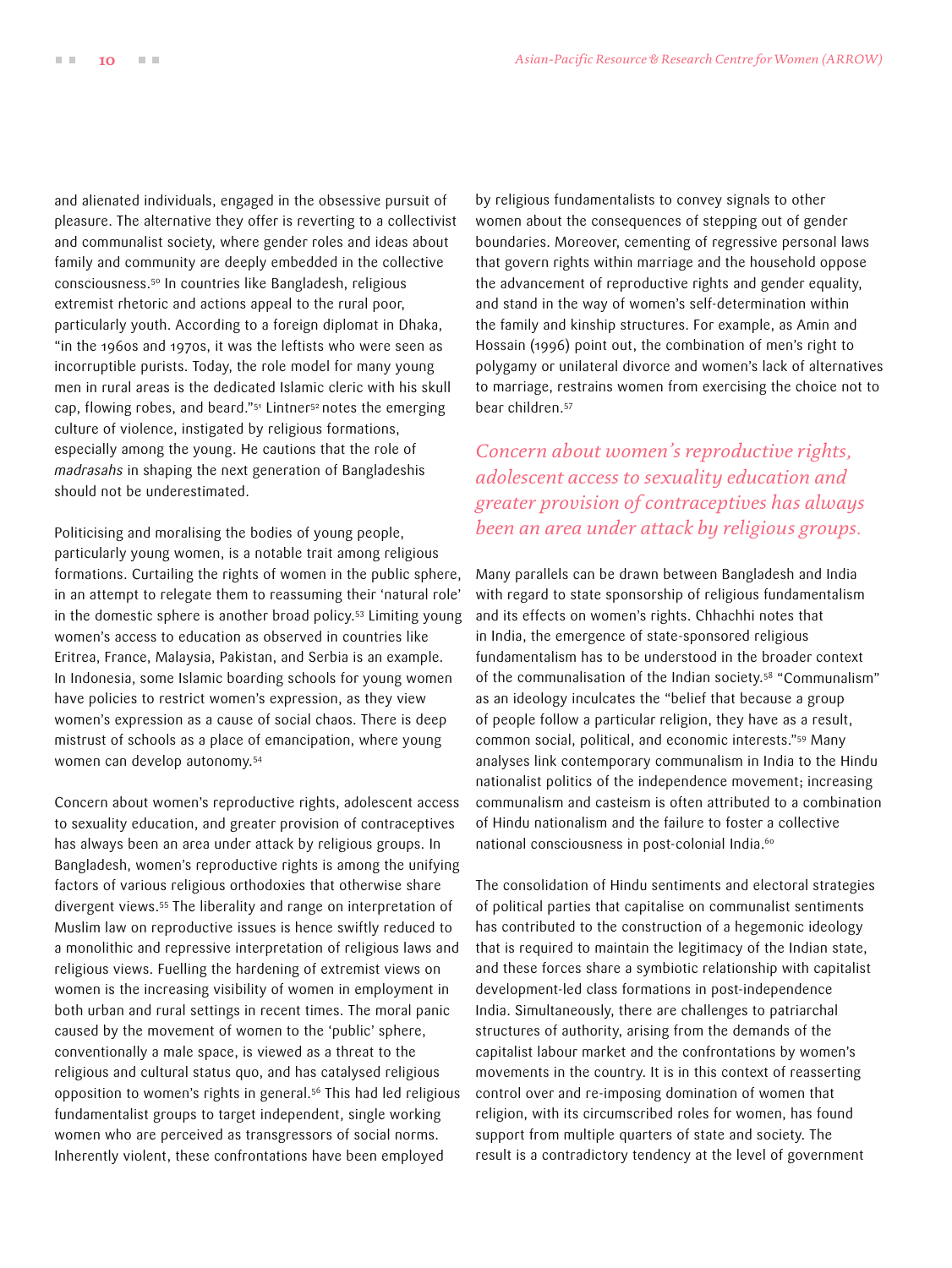<span id="page-10-0"></span>policies—on the one hand pushing for ideational force and policy prescriptions for including women in development for the purpose of drawing women into the work force, and on the other hand attempting to restrict women's access to the public sphere through legislation. Hence, fuelling communalism and infusing the state ideology with religion help keep both capitalist and patriarchal interests alive. The embeddedness of patriarchal control over and violence against women in these processes helps us situate its cumulative effects on women's reproductive rights vis-à-vis control over women's labour, sexuality, and fertility.

Control over women's sexuality as a source of morality increases the means for men to strengthen their control over the family, relegates women to the domestic sphere, and reinforces patriarchal controls over women. Part and parcel of this worldview is a firm stance against sexual expression outside of heterosexual marriage.61 This stems from a concern to prohibit all non-male-dominant heterosexual forms of sexuality. Their claims for authenticity and legitimacy as the moral voice of the society rules out ideas of gender as a spectrum, and asserts gender binaries. As a result, a key target for discrimination and abuse in the name of protecting morality are gay, lesbian, and transgender people. A particular focus of politicised religious formations is shaping the minds of young people with these ideas about gender roles and gender binaries, as well as training them for particular social and economic roles.<sup>62</sup>

*Control over women's sexuality as a source of morality increases the means for men to strengthen their control over the family, relegates women to the domestic sphere and reinforces patriarchal controls over women. Part and parcel of this worldview is a firm stance against sexual expression outside of heterosexual marriage.*

As previously mentioned, young people's education becomes a crucial channel through which religious groups broadcast such messages. In Bangladesh, the ascendancy of the religious rights (since 1991) correlates with burning girls' schools, and the public space for cultural expression in performing arts, labelled secular, was constrained by threats of and actual political violence.63 The arrest of Taslima Nasrin, a feminist writer from

Bangladesh whose writings on young people's issues, cultural restrictions, religious hypocrisy, and romantic and sexual relationships is another example of the religious right's attempt not to expose young minds to ideas considered as corrupt and secular.64 Hindu fundamentalists in India take a similar approach in conditioning young people's minds. Training camps are conducted for children, young men, and women where they are taught about the imminent threat to the Hindu identity from foreign cultures and religions (namely Islam and Christianity) and are given weapons training for 'self-defence.'65

## [HOW RELIGION INFLUENCES](#page-1-0)  [POLICY AND PRACTICE OF CSE](#page-1-0)

#### . . . . . . . .

Evidence on CSE policy and practice in schools from Bangladesh and India confirm the presence of familiar tropes used by the religious right to justify control over gender roles, sexuality, and fertility elsewhere in the world.<sup>66</sup> These tropes, relating to the amoral nature of CSE content and implications for premature sexual behaviour of young people, can be seen as ideological tools that reaffirm the importance of the traditional family, fixed gender roles, and the return to an age of moral superiority and religious and cultural authenticity.<sup>67</sup>

#### **CSE PROGRAMME IN INDIA**

In 2006, the Adolescence Education Programme (AEP)—an initiative that was aimed at empowering adolescents and youth by breaking the culture of silence around sexual and reproductive health matters, by changing attitudes and addressing gender relations—was introduced in India. The Indian school education system is segmented in three ways: 1) by level of education, 2) by ownership of educational institutions, and 3) by educational board affiliations.<sup>68</sup> There are six levels of school education: pre-school, kindergarten, primary school, middle school, secondary school, and higher secondary school. Ownership of schools in India is either by the state (central/state/local) or by private entities (individuals/trusts/societies). Most schools in India (78%) are owned by state entities.<sup>69</sup> The school system falls under the purview of the National Council of Educational Research and Training (NCERT), an apex body of the state. The primary objective of NCERT is to support the Ministry of Education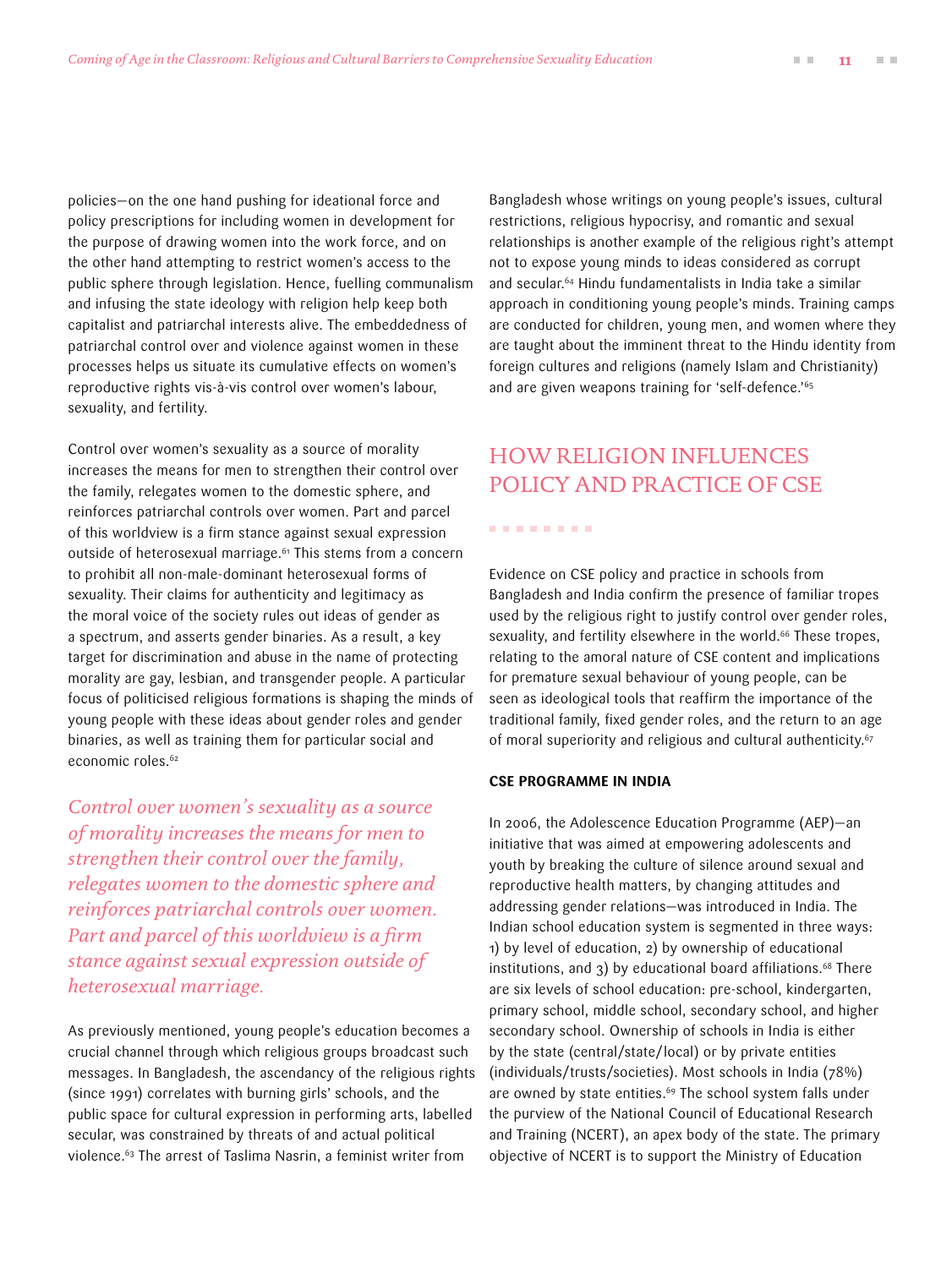and Social Welfare in implementing policies and major educational programmes in schools. The various curriculum bodies governing the school education system are: national boards, the Council of Indian School Certificate Examinations, state government boards, and the National Institute of Open Schooling.<sup>70</sup> The Central Board of Secondary Education (CBSE), established in 1962, is the state board that provides affiliations to both public and private schools, and in 2014, 15,167 schools had CBSE affiliation.71

Upon the introduction of AEP to CBSE, 12 state governments resisted its implementation, arguing that such a programme would corrupt young minds.72 The logic of their resistance, which eventually led to a ban of AEP in a number of states, was based on the fear of premature sexual activity of young people, which was viewed as corruption of Indian culture and traditions.73 Facing heavy opposition by conservative and religious groups on the content of AEP, a separate committee of the *Rajya Sabha* (Parliamentary Petitions Committee 2007) comprising members of various political parties was appointed in 2007. After a long-drawn process of debate over the content of AEP,74 the committee's decision to revise the content of the programme led to a temporary halt in the momentum built for AEP's implementation. The basis of the committee's ruling was that sex education has no place in India's social and cultural ethos.75

#### **CSE PROGRAMME IN BANGLADESH**

In Bangladesh, the Ministry of Education introduced Adolescent Family Life Education (AFLE) in three textbooks in the secondary school curriculum in 2012. The education system in Bangladesh is structured in three tiers: primary, secondary, and tertiary. While the majority of schools are owned by the state, a significant number of *madrasahs* and NGOs also run schools.<sup>76</sup> The National Curriculum and Textbook Board (NCTB), an autonomous organisation under the Ministry of Education (MOE), is responsible for the renewal, modification, and development of the curriculum, as well as the production and distribution of textbooks at all levels of education.<sup>77</sup> Religious schools in Bangladesh fall under the non-state sector; however, their activities (i.e., curricula) follow government regulations as prescribed by the Madrasah Education Board (MEB).78 The AFLE programme was implemented at the NCTB level, and the MEB was expected to adopt the inclusion of material on sexual and reproductive health in the textbook on physical education and health.79

This initiative was faced with opposition carrying arguments similar to AEP opponents in India. Organised groups of parents argued that boys and girls do not need to know the information given by AFLE prior to reaching the legal age of marriage, insinuating that such knowledge would expedite sexual activity among their children. The MEB deployed delay tactics in distributing the textbooks until 2014.<sup>80</sup> Heavy censorship of the textbooks was undertaken during the year; content on physical and emotional changes that occur in boys and girls during puberty, visuals of reproductive organs, and information on the Convention on the Elimination of All Forms of Discrimination Against Women (CEDAW) were removed in the edited version.81 The censorship of CEDAW in the *madrasah* edition of the textbooks is an example of exercising the sovereignty of *madrasahs* as a non-state entity. While they are not under legal obligation to recognise rights enshrined in international law, the omission of CEDAW can be interpreted as reaffirming precedence of religion over secular, international human rights commitments, and undermining the principle of gender equality in CEDAW.

#### **CONCERNS ABOUT CSE IN BANGLADESH AND INDIA**

In both countries, the opposition to the CSE initiative was based on two inter-connected fears. First, the explicitness of material that challenges conventional ideas about SRHR, and second, the fear that young people, especially young women, equipped with this knowledge, will be lured into sexual activity before marriage. Identifying how these inter-connected fears play out and are articulated across various constituencies state officials, parents, and young adults—helps understand how cultural and religious essentialisms fused with patriarchy, percolate both vertically and horizontally in the social organisations of nation-states. While AFLE was integrated into the public-school curriculum without revisions, the broader message of the programme was to advocate an abstinence-only policy, particularly for women and girls, in line with preserving ethics and morals defined by religion and culture. A member of the National Curriculum Coordination Committee (NCC) in Bangladesh confirms the omission of information on topics of sexuality and reproduction on the basis that explicitness in details on these topics is culturally insensitive:<sup>82</sup>

*"Although Adolescent Family Life Education is meant to provide information on physical, mental, social, and moral behavioural changes and development at different stages in their lives, keeping in mind the cultural context, we*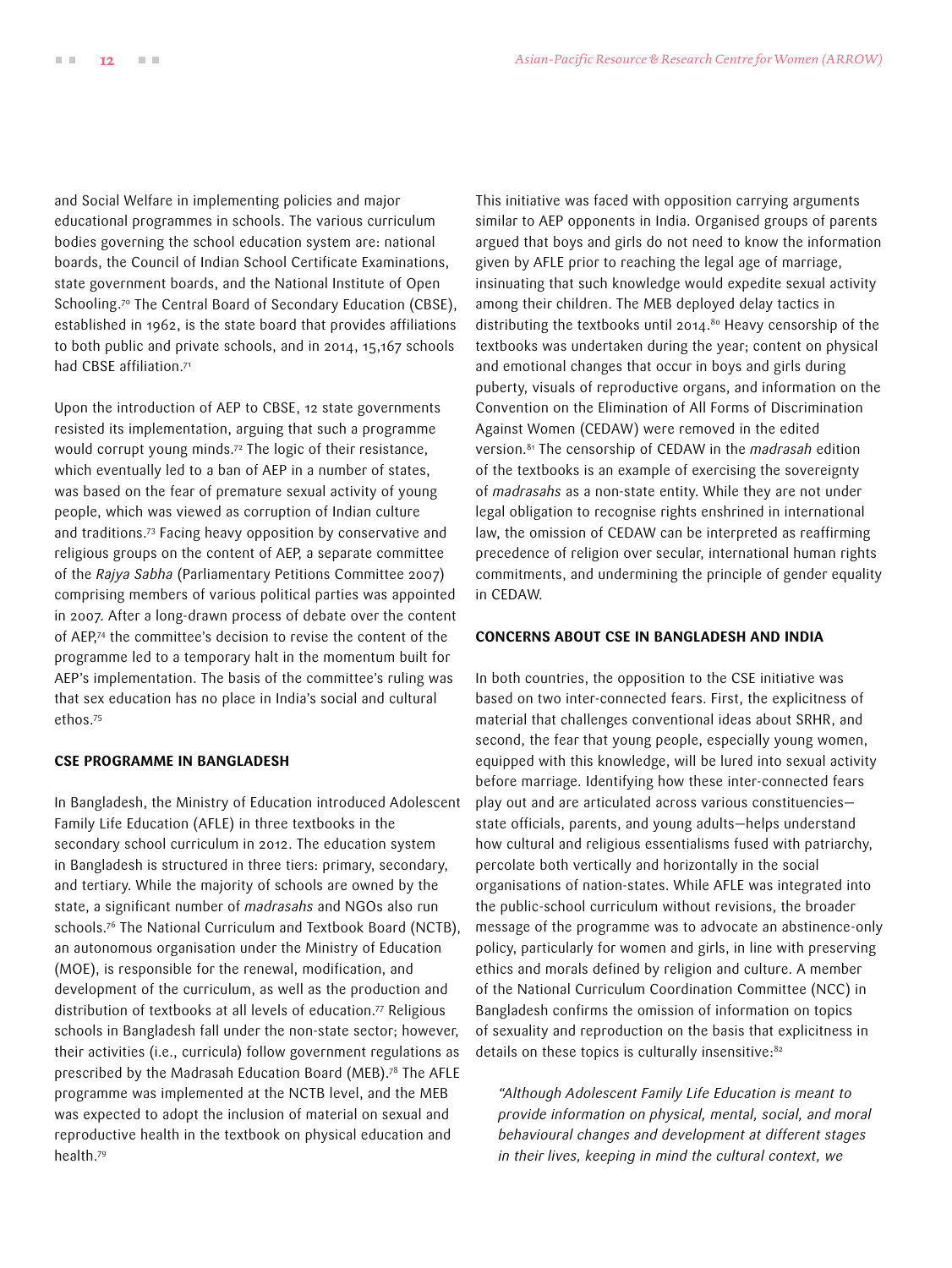*could only touch upon (not in detail) puberty, menstruation, age of marriage, right age for pregnancy, problems of early marriage, problems of early fertility, relationships, prevention of and protection from HIV/AIDS, common Reproductive Tract Infections and Sexually Transmitted Diseases etc. Topics such as sexuality, sexual and reproductive anatomy and physiology with body image, safe sex methods, etc., have been excluded."*

The data from Bangladesh suggest that the fear is in young people understanding their own bodies and natural processes, and in the repercussions of it (i.e., ejaculation in men, increase in the size of breasts in pubescent girls). $83$  Sexual diversity is criminalised<sup>84</sup> and socially unacceptable in Bangladesh, hence content regarding LGBTQI orientation and relationships were excluded.85 The 2013 edition of the *madrasah* textbook went to the extent of omitting sections on physical changes that occur in pubescent boys and girls, psychological changes relating to puberty (i.e., attraction towards opposite sex and interest in sexual intercourse, and others), and a diagram showing reproductive organs. These measures indicate the disapproval of rational and scientific ideas and information on the human body and its processes, as they are likely to challenge religious norms about the same issues that are based on belief and faith.

In India, while 89% of the respondents<sup>86</sup> considered sexual attraction between men and women as natural and supported young people seeking information about sexuality, there were concerns that 'free-rein' on sexuality may endanger social norms such as caste-based marriages. Preserving one's own social group was important to most, even for the highly educated:87

*"I am not okay with love marriages, particularly with intercaste marriage. Even though I am well educated, occupy a good status in the community, and get a decent salary, because I belong to the lower caste strata I am ill-treated; and people in society talk very badly about me, as I had a love marriage." —* College Professor, India

The fear that underlies this statement is that of ostracism by one's own social group. The inability to control young people's sexuality is perceived to disrupt status quo arrangements of social institutions (i.e., marrying within one's own caste or religion), which in turn leads to alienation by one's own social group. In both countries, reservations about explicit details about sexuality and reproduction presented by CSE

programmes, are deeply connected to its perceived effect on disruption of status quo social institutions. Hence, there is an underlying preference for disciplining girls and boys vis-à-vis censorship of information and knowledge, and by making only one form of knowledge (i.e., religious teachings in the case of Bangladesh) available to them. This disciplining and control is particularly acute for girls. As one Christian pastor in India notes: "Inter-religious love marriages were also tolerated as long as the girl converted to the religion of the boy."88 This statement signifies anxiety about what CSE's framing of sexuality and reproduction (i.e., sex as a right and a form of enjoyment) would mean for women's behaviour and conduct.

The gendered enforcement of sexual abstinence is a form of patriarchal control reinforced by culture and religion and remains central to religious politics. It is linked both conceptually, and in practice, to material and psychological preservation of a collective race, religious, caste, or geographic identity. As Barbara Einhorn notes, women are denoted as 'bearers' of their families, communities, and their nations. This view assigns moral virtue and social norms to women as 'representatives' of the identity group or the nation at large, to reproduce identity in biological and cultural terms. Tied to this is a deep-seated insecurity and suspicion that women, given 'free-rein,' "may choose to express their sexuality" or "procreate with the 'wrong' men."89 Concern over inter-caste or inter-religious marriages, as evident from the survey in India, $90$  is a manifestation of the fear of a diluting identity (religious or communal), the preservation of which is unfairly placed on women. Women's increasing visibility in the public sphere (i.e., labour force, political institutions, etc.), as evident in both countries, thus causes moral panic about impending threats to identity politics. Hence, reinstating control over women through a variety of mechanisms is currently underway in Bangladesh and India.

The societal construction of the 'good' woman and the 'bad' woman based on cultural and religious edicts and norms is one such mechanism. Religious leaders interviewed in the study in India referred to a norm *Thaguthiyana vasthiram*, a strict dresscode only for women and girls to cover the curves of their bodies, as an important aspect of protecting family honour and respect.91 Both Hindu and Christian religious leaders quoted holy scriptures to validate this norm. The constructs of honour and respect is modulated by a gender construct under which women, and particularly their sexual activities, represent the honour of the family, and men are considered the protectors of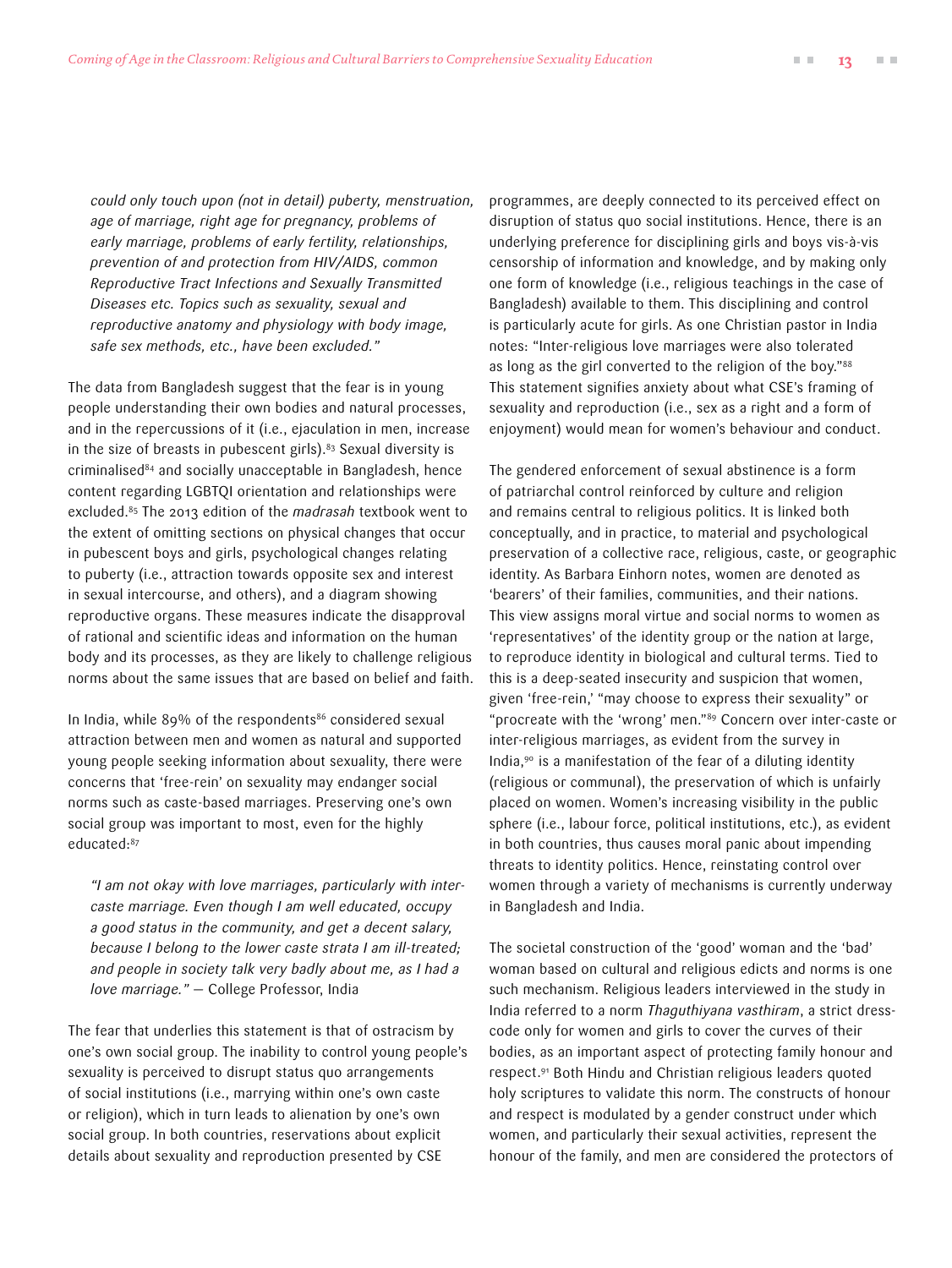this honour. As the following quote by a Hindu priest suggests, "people fear a lot for society, they cannot handle shame or a bad name for the family,"92 reputation is a strong conservative force, controlling, to differing extents, everyone in South Asian societies. Related directly to male pride, a girl or a woman is a symbolic vessel of male honour; therefore, her behaviour and conduct are considered to reflect upon her male family members. While this moral code of conduct gives a false sense of acceptance and belonging to the 'good' woman (or girl)—one that abides by the code—it justifies violence against the 'bad' woman who shows signs of defiance of male power.93

Another trope that is evident in the data from both countries is the idea that women's sexuality being her own 'fault.' On the topic of personal safety during puberty, the clear message was that girls are to exercise preventative methods in avoiding sexual and physical violence. The following explicit instructions were provided for females in the Grade 7 textbook in the Bangladesh public school system:94

*"Do not wear types of outfits that attract others." —* Home Science Textbook, Grade 8 (2015), Bangladesh

*"Do not instantly react to the harassment towards you by any depraved group of persons. Try to ignore them tactfully. Instead of threatening to throw sandals at them or slap them, try tackling the situation wisely without scolding them loudly or creating an uproar." —* Home Science Textbook, Grade 8 (2015), Bangladesh

Prevention or self-defence of rape, sexual assault, or harassment misplaces the burden of the crime on the women who are attacked and not on the perpetrator. Shifting the burden to women entails a problematic assumption about women's complicity in violence. Advice on not reacting to harassment or violence reifies an endorsement to misogynist and masculine norms of socialisation in men, and the reinforcement of heteronormative and hierarchical gender order.

Integral to control mechanisms, such as the expectation of maintaining virginity until marriage, are ideas of purity. In this context, the 'purity' of the woman becomes a reflection of the purity of the larger collective she belongs to (i.e., caste, class, etc.),95 which thereby institutes legitimacy for quelling (often through violence) any kind of dissent. The emphasis on maintaining cleanliness and purity in CSE

textbooks is noteworthy in this context. The *madrasah*  textbooks in particular discussed the importance of bathing and cleansing for women after menstruation, or after intercourse, to 'purify' themselves before prayer.96 The same is prescribed for men after ejaculation.<sup>97</sup> Such rituals situate natural physical processes and acts of sex in an ideological frame, whereby control over sexuality is made easy. It also bars women from prayer and the inner sanctums of holy places in orthodox religions, by demeaning a natural aspect of femininity. Practised over millennia in multiple religions, this view which embeds a form of patriarchal control carries a demoralising effect on women's self-worth, based on devalorising their physical processes. This evidence renders the outlook of experts involved in curriculum development of CSE programmes in Bangladesh on concepts of gender and sexuality. While this is indicative of gendered social norms seeped in patriarchy that permeates society at large, it provides food for thought on the type of experts that ought to be considered for curriculum development. While there is value in consulting education specialists with long years of experience, involving experts on gender, adolescence, and life skills development for curriculum development may be a worthwhile future strategy.

Given the ideas surrounding the purpose of CSE discussed above, it is hardly surprising that in both Bangladesh and India, SRHR in general and CSE in particular, is considered to be women's domain:98

*"We should provide CSE. Actually, it is more beneficial to girls than boys, in terms of preventing unwanted pregnancies, abortion, and sexually transmitted infections."*  — A Christian female respondent, India country report

Claiming that "CSE should be for girls"99 is another way of reinforcing existing gender roles, whereby men dominate the productive (or the public) sphere, and tasks of the reproductive sphere are relegated to women. While CSE was considered 'female territory' there were strict reservations, especially of parents, regarding the content of the programme. For example, many disapproved the provision of information about contraception and abortion. In a focus group discussion with Hindu women, one woman expressed, "if contraceptive and abortion services are easily available, they will freely/boldly (*tunivaga*) indulge in mistakes before marriage."100 Parents and religious figures from Muslim and Christian communities expressed similar sentiments.<sup>101</sup> Acknowledging the importance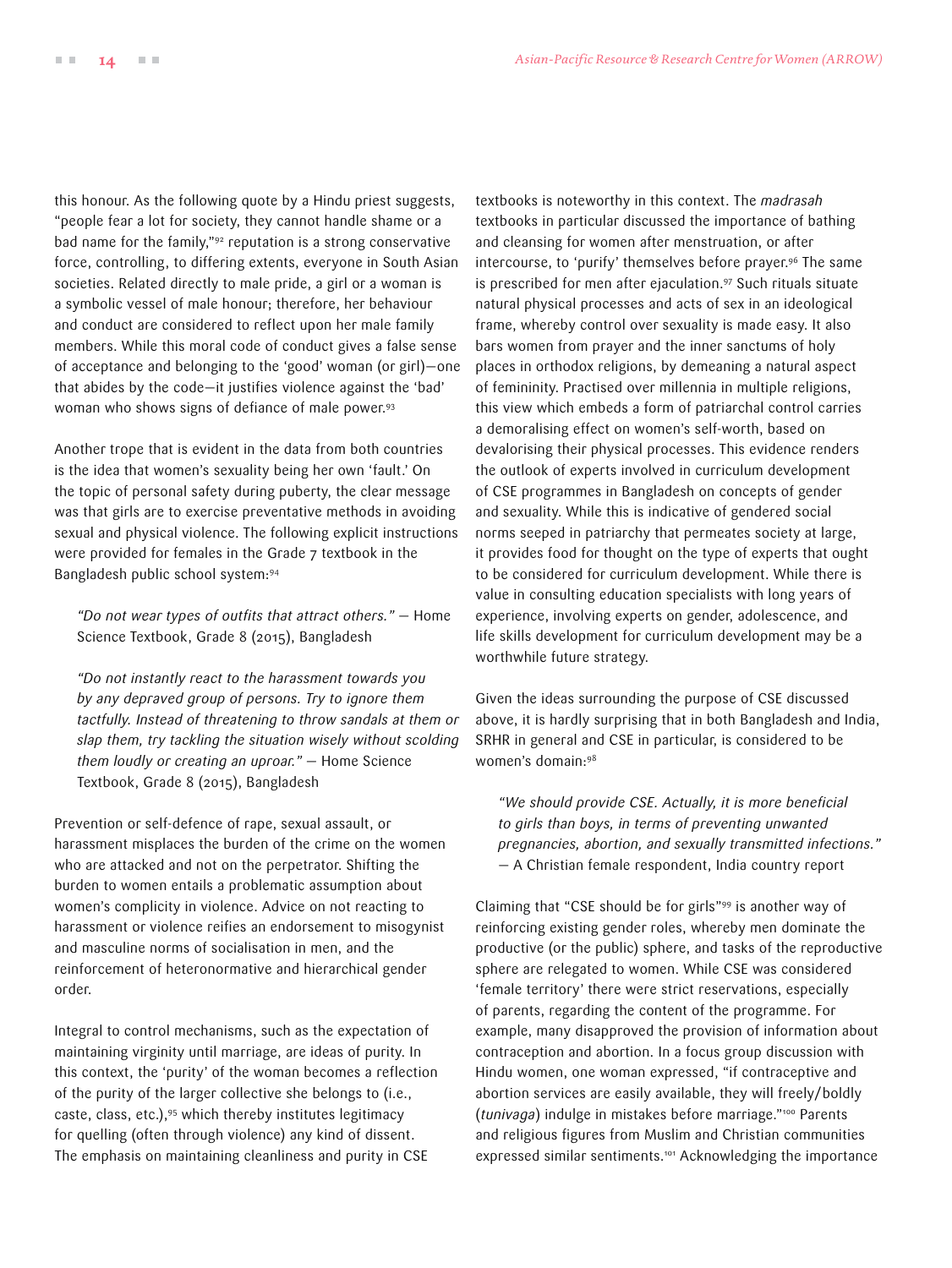of CSE for girls, strict control over CSE material that warrants sharing of only socially-accepted information, and the panic induced by publicly discussing issues of sexuality and reproduction, are all signs of the interplay among patriarchal forms of social control embedded in the simultaneous processes of development, democratisation, and modernity.

At the heart of the contestation described above appears to be a "culture of war" of "incompatible moral worlds"<sup>102</sup> between 'secular' and 'amoral' CSE and a type of sex education, imbued with morality, that is perceived as far superior. For example, for those who oppose CSE in both Bangladesh and India, the appropriate time and place for sex is only within a heterosexual marital relationship, whereas CSE's emphasis is on "safe sex" regardless of whether one enters the institution of (heterosexual or homosexual) marriage. CSE does not make moral judgments about non-marital sex, nor does it endorse the view that the purpose of sex is procreation. CSE's position on sex as a human right, for both hetero- and homosexuals is another ideological point on which the two sides collide. Simply put, educating youth on engaging in non-exploitative, consensual, and less-risky sex is the principal goal of CSE. Despite the ostensible goals of CSE, the opposed moral foundations have set the proponents of CSE and its opponents in both countries on a continuous battle, not over what is effective or what works for young people, but what is right.

The manifestations of this ideological battle in school classrooms seriously hinder the quality of CSE delivered to students. First, students' perception of CSE content is that it is insufficient, normative, and removed from the reality of young people.103 In Bangladesh, students pointed out unhelpful definitions of reproductive concepts in their textbooks. The definition of "reproductive health" is stated as "health issues of those organs which are directly related to reproduction."104 And pregnancy is defined as:<sup>105</sup>

*"a condition which occurs when a female conceives. During sexual intercourse, when a male sperm succeeds in fertilising a female ovum (egg), a baby is conceived in the female womb."* — Grade eight text book, Bangladesh

The reservations about making reproductive concepts explicit are clearly demonstrated by these definitions. However, students overwhelmingly expressed that these definitions are of limited use to their understanding of reproductive health.106 This situation is worsened by the reality that many parents also resist speaking to their adolescent children about sexuality and reproduction. While some parents are uncomfortable speaking explicitly about sexuality and reproduction to their children, others resist it altogether. Parent groups that opposed the inclusion of CSE into school textbooks in 2013, expressed fear that information delivered by CSE may lead to premature sexual activity in young people.<sup>107</sup>

Second, the classroom environment does not seem conducive to open discussion about sexuality and reproduction. In Bangladesh, students complained that the teachers did not invite questions from students:<sup>108</sup>

*"What does sexuality mean? The teacher, including the whole class, looked down at me in a way that after that incident I never asked questions in the class although I want to know what happens to boys as they change physically, like a girl experiences menstruation every month." —* Girl, 15 years, co-education school, General education, Bangladesh country report

This statement depicts an unhelpful learning environment that discourages critical thinking and discussion among students. Reactions to students' questions appear to have a gendered texture. For example, in Bangladesh, teachers were not as hostile or aggressive when boys asked questions in comparison to when girls queried about reproductive concepts.109

Third, in the absence of a specialised teacher training programme and support from the rest of the school community and parents, teachers found themselves grappling with conflict between their own beliefs and values about sexuality and reproduction and CSE approach and content. An easy fallback option adopted by many teachers is advising students to learn the material in an individual capacity:<sup>110</sup>

*"We teachers can't do anything. We need the support of others such as principal, parents, and community. It is very hard to convince people that reproductive health education is important for adolescents. It is believed that this kind of information can spoil their children. I say to them: 'It's very easy, read it by yourself, and only ask me if there is any difficulty.'"—* Female teacher, co-education school, General education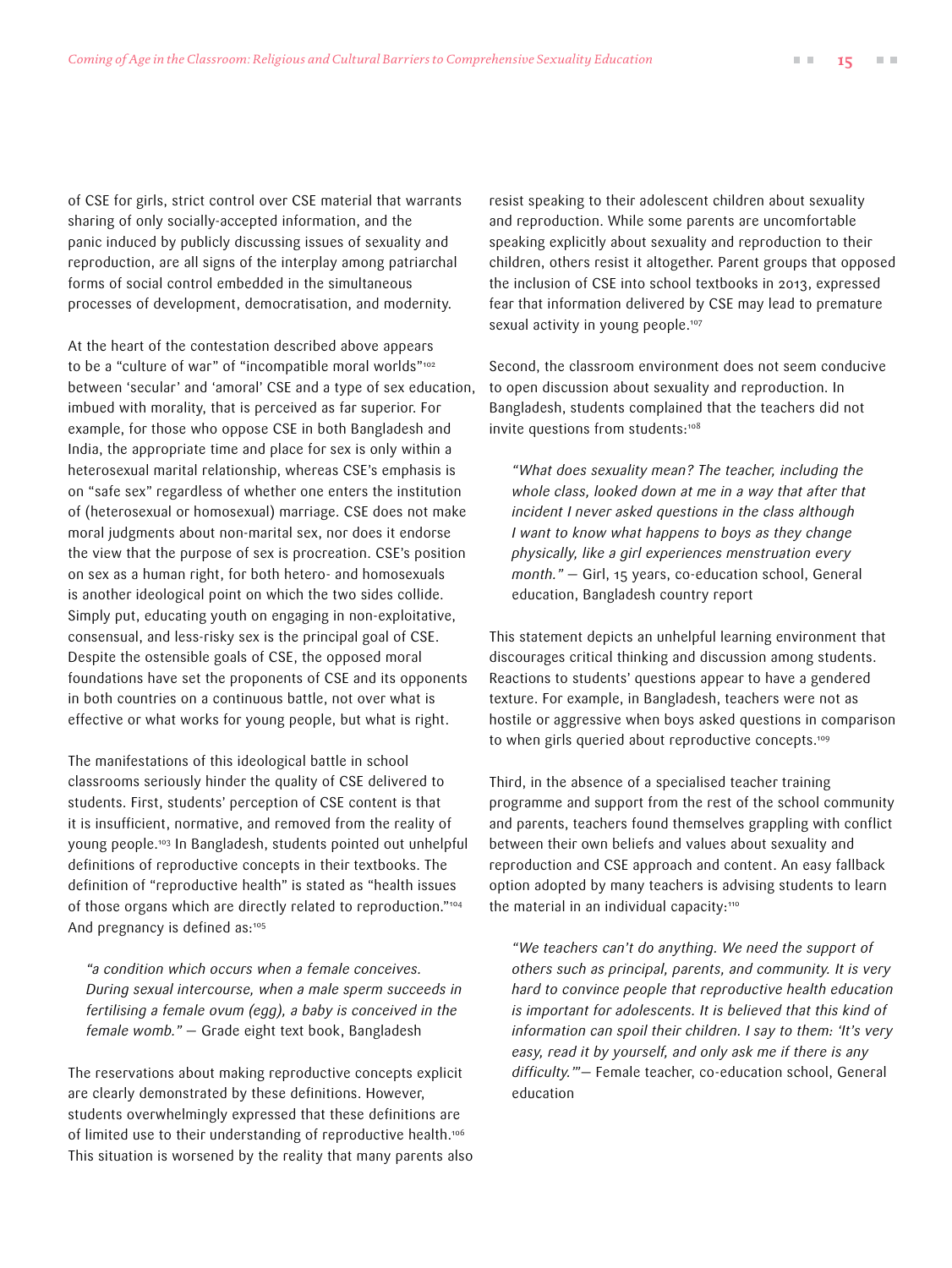Teachers who attempted to deliver CSE content in a comprehensive manner faced difficulties in engaging the students in discussion.<sup>111</sup> Specifically, they pointed to the lack of skills and strategies that could be employed to facilitate a lively discussion. Other teachers feared that their attempts to cover the CSE material thoroughly may cause backlash from their peers with conservative views about sexuality and reproduction.<sup>112</sup>

While teachers in the public (secular) school system faced a combination of difficulties in teaching CSE material, teachers from the *madrasah* system disapproved of the rights-based approach of CSE. For teachers in *madrasahs*, CSE content was redundant and even harmful, and all the information that is necessary to understand sexuality and reproduction already existed in religious texts:<sup>113</sup>

*"Using the Quran and Hadith would encourage students to view these texts as their first source of information and answers to their questions. I agree, these students need to know that they can get the information they want from the Quran and Hadith rather than different sites in the Internet! There are some issues that are forbidden in Islam but they too have to be thought about, such as homosexuality. This information can come straight from the Quran . . . there's no better way to do it." —* Female teacher, co-education, *Madrasah* Education

This preceding account on how CSE content plays out in the classroom calls for new approaches to teaching CSE in schools. The "Whole-school Approach"<sup>114</sup> provides a useful framework to overcome the obstacles faced by students and teachers in Bangladesh and India. The Whole-school Approach started in 2012 in 12 schools in Kenya and Uganda and has been effective in teaching more students high-quality sexuality education and in building support from school staff and parents for maintaining CSE curricula.<sup>115</sup> This approach calls for consultation and working in partnership with parents, elders, and the school community, accessing community resources, and involving students.

Adopting critical pedagogy may be useful in the flow of communication and learning between teachers and students in the classroom. Theoretically, critical pedagogy "embodies the practice of engaging students in the social construction of knowledge, which grounds its pillars on power relations."116 This approach calls for teachers to question their own

practices in the process of constructing knowledge and why the main knowledge is legitimised by the dominant culture or religion. Critical pedagogy is found to be a liberating force that challenges ideas about sexuality and reproduction as not being politically neutral, observing that perspectives and interpretations of what constitutes these concepts are ultimately political. In practice, following critical pedagogy, teachers must reconstruct their classrooms as a three-pronged discourse structure: 1) the curriculum must be founded upon students' interests, cultural needs, and community empowerment; 2) dynamics of classroom interaction must focus on participation and skills in dialogue; and 3) space for critique and reflection among students and teacher must be created.<sup>117</sup> While tailoring the Whole-school Approach and critical pedagogy methods to the context of these countries is crucial, CSE developers must be mindful to include granular analysis of gender and power relations in framing discussions about sexuality and reproduction.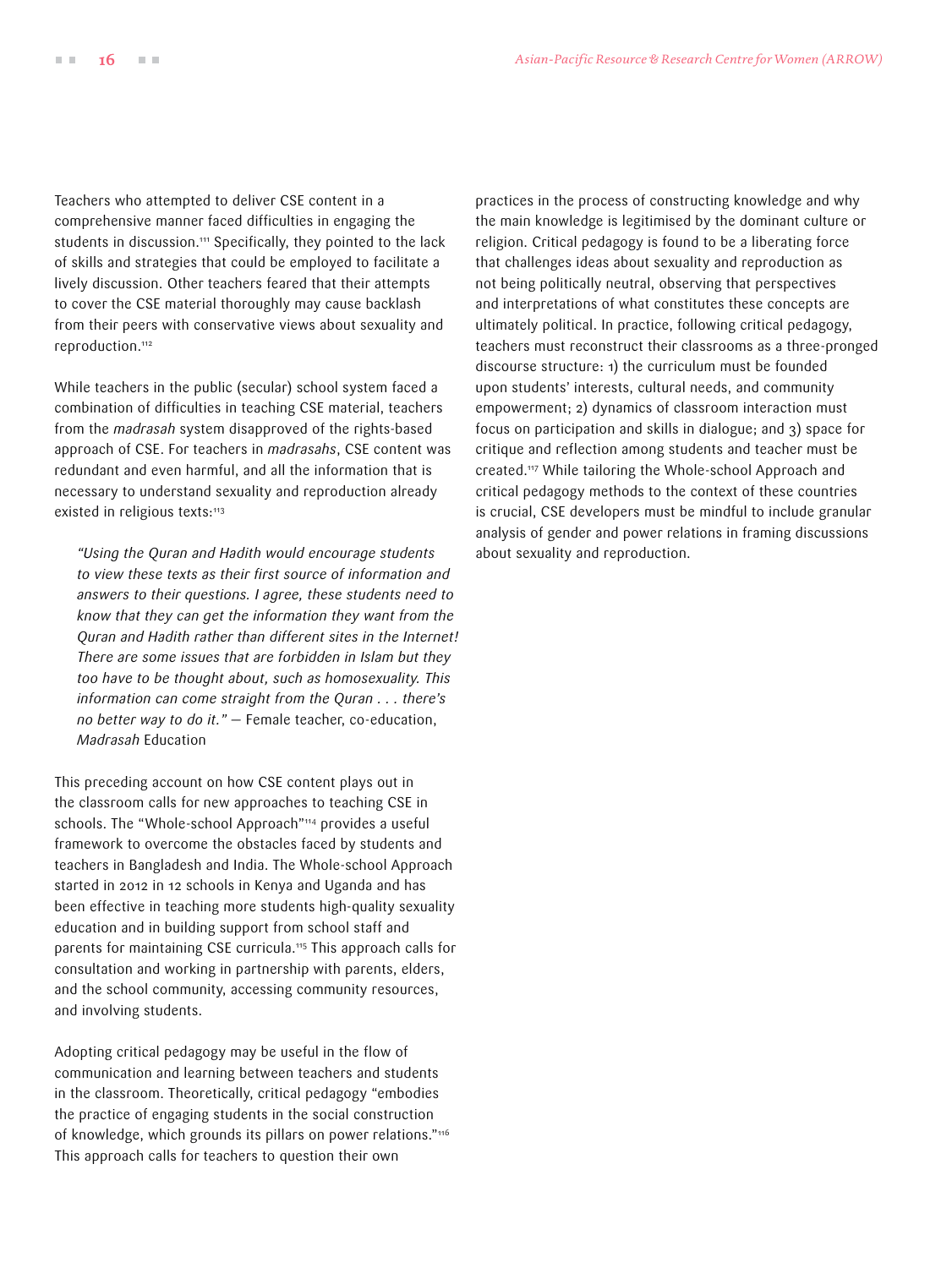#### . . . . . . . .

This thematic paper has discussed the realities associated with operationalising the global commitment to attain universal sexual and reproductive health and rights for women and girls, as underscored by the 2030 Agenda for Sustainable Development. The barriers that young people face in making appropriate decisions on reproduction are many and varied; they are intertwined, and inexorably steeped in patriarchal gender relations. Comprehensive Sexuality Education (CSE), an integral part of SRHR, is a challenge due to multiple political economic arrangements in which religious and cultural beliefs and practices are deeply embedded.

In the two countries discussed in this paper—Bangladesh and India—response to, and the implementation of, CSE in schools in Islamic and Hindu contexts have revolved around the following contentions: the framing of CSE as a 'secular' and hence, 'value-free' approach to educating young people about sexuality and reproduction, has led to the salience of anxieties about CSE's effects—premature- and pre-marital sexual relations (especially of women). This framing has been found to influence people's perceptions and responses to CSE. These contentions, however, must be read against the wider context that informs the background of this paper, that is, the preoccupation of identity politics with women's bodies. Sociopolitical shifts with religious overtones tend to view women and girls as mere vehicles for reproduction. CSE is perceived as an influential force that may lure young people (especially women) away from modes of power and control exercised by religion.

Solutions that address the barriers to the successful implementation and uptake of CSE are complex. The evidence from Bangladesh and India suggests that improving existing CSE programmes, scaling up, and effective uptake requires adaptability of CSE content, relevant to the current political, economic, social, and cultural contexts.<sup>118</sup> This adaptability should involve communicating messages that religions convey around gender, sex, and sexuality, and critically engaging with them. Critical engagement with these messages should invariably include in-depth discussions about the kind of morality that is being proliferated by CSE. Without reverting to the 'value-free' label that has been attached to CSE,

<span id="page-16-0"></span>[CONCLUSIONS](#page-1-0) discussions about CSE must instead focus on the value systems that are deployed by CSE and the current practice of sexuality education. As parents and families play a key role in shaping attitudes, norms, and values related to gender roles, sexuality, and status of adolescents and young people in the community, a concerted effort must be taken to include and engage with these groups.

> *Solutions that address the barriers to the successful implementation and uptake of CSE are complex. The evidence from Bangladesh and India suggests that improving existing CSE programmes, scaling up, and effective uptake requires adaptability of CSE content, relevant to the current political, economic, social, and cultural contexts.*

Lastly, advancing women's rights in both countries requires states to adopt a rights-based and gender-sensitive perspective when formulating and implementing policies and programmes. The state has a responsibility to show zero tolerance towards rhetoric, demands, and actions of religious formations that undermine women's rights to their bodies and young people's right to access comprehensive sexuality education. State authorities have an obligation to consult women's rights organisations, youth-led organisations, health experts, and civil society organisations when drafting policies, especially those that have direct implications on the health, wellbeing, and rights of women and girls, including their SRHR, and ensure transparency of the adoption and implementation of public policies that have implications on the health and wellbeing of women and the family. The political will of the state in fulfilling its obligation to the citizens is particularly important. The fourth estate—the Media—has a responsibility to promote CSE as an intervention that imparts fundamental life skills that have defining effects on young people's lives.

*The state has a responsibility to show zero tolerance towards rhetoric, demands, and actions of religious formations that undermine women's rights to their bodies and young people's right to access comprehensive sexuality education.*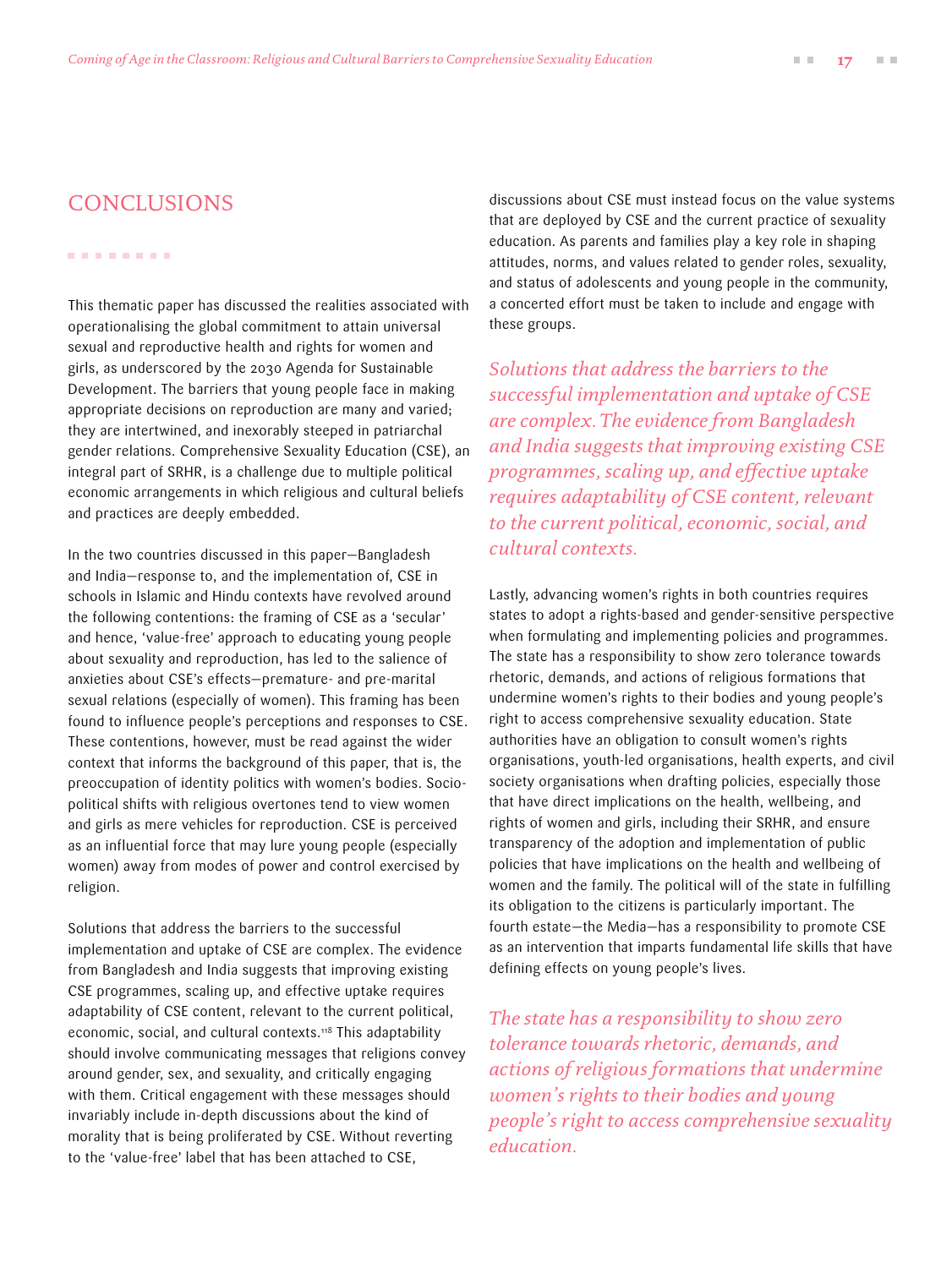#### . . . . . . . .

While a long-term approach to SRHR is imperative, it must be supplemented with 'quick-win' strategies,<sup>119</sup> as broader societal changes take time, time that millions of young people without access to CSE do not have. This final section of the paper identifies key policy and programme measures that could help improve implementation and uptake of CSE.

#### **1. Adopting a Whole-school Approach to CSE in schools.**

- **•** Building knowledge and ownership of CSE in schools by including a variety of stakeholders in design and the related process of having CSE: students, teachers, parents, community elders, and progressive religious figures.
- **•** Engaging men and boys within all spaces, including in schools, to discuss issues of sexuality and reproduction that they grapple with, as well as issues related to equality, empowerment, SRHR, and human rights.
- **•** Building partnerships with community information and service-related resources (i.e., sexual violence hot lines, family planning services, HIV and AIDS support services, etc.) to expand the support system available for young people.
- **•** Building partnerships with NGOs and research organisations, to inform curriculum development of CSE.
- **•** Considering and implementing strategies that ensure all students attend CSE courses, that they are not allowed to opt out of them, including options for assessing learning on CSE (as opposed to a voluntary subject).

#### **2. Adopting critical pedagogy methods to stimulate discussion and dialogue on religious and socio-cultural norms about gender and sexuality.**

- **•** Religious and cultural norms with specific injunctions on sexuality and reproduction must be discussed and challenged.
- **•** Heteronormativity, gender roles, and gender stereotypes must be challenged. Dominant ideas about 'masculinity' must be challenged, and men and boys must be involved in these programmes.

### <span id="page-17-0"></span>[RECOMMENDATIONS](#page-1-0) **3. Building capacity of teachers to deliver CSE.**

- **•** Training on critical pedagogy methods to teach CSE content.
- **•** Improving skills of teachers to engage students in discussing content outlined by CSE programmes.
- **•** Training teachers to be mindful of and articulating their own biases, values, and attitudes towards concepts covered by CSE.
- **•** Training teachers to practice reflection of their own reactions to students' questions, and creating peer support groups to discuss ways to handle such circumstances in ways that are useful to students.
- **•** Involving NGO workers well acquainted with CSE material to deliver lectures on key topics.
- **•** Carrying out temporary segregation of classes by gender to teach CSE as an initial step for teachers to overcome their fears and reservations in teaching co-ed classes.
- **•** Taking special measure to include people who are expert in CSE, life skills development, and gender issues in the curriculum review/development committee.
- **•** Making CSE a compulsory subject for teachers in training college curricula.

#### **4. Initiating research on analysing religious texts to arrive at multiple progressive interpretations of women's SRH.**

Lastly, and as a long-term step, advocacy strategies to promote CSE and overcome religious and cultural barriers in order to successfully implement programmes at the national level requires building stronger and more inclusive coalitions and social movements (which include youth-led organisations) for SRHR at the local, regional, and national levels. Evidence from Bangladesh and India indicate new opportunities for people-centred advocacy at all levels of governance. It is important that these opportunities include meaningful youth participation as a central component. Some strategies that may empower young people to be a part of CSE decision making are as follows:

- **•** Engage young people constructively in all layers of decision-making and in the research, design, planning, implementation, monitoring, and evaluation of programmes;
- **•** Foster democratic youth-adult partnerships in decisionmaking on CSE;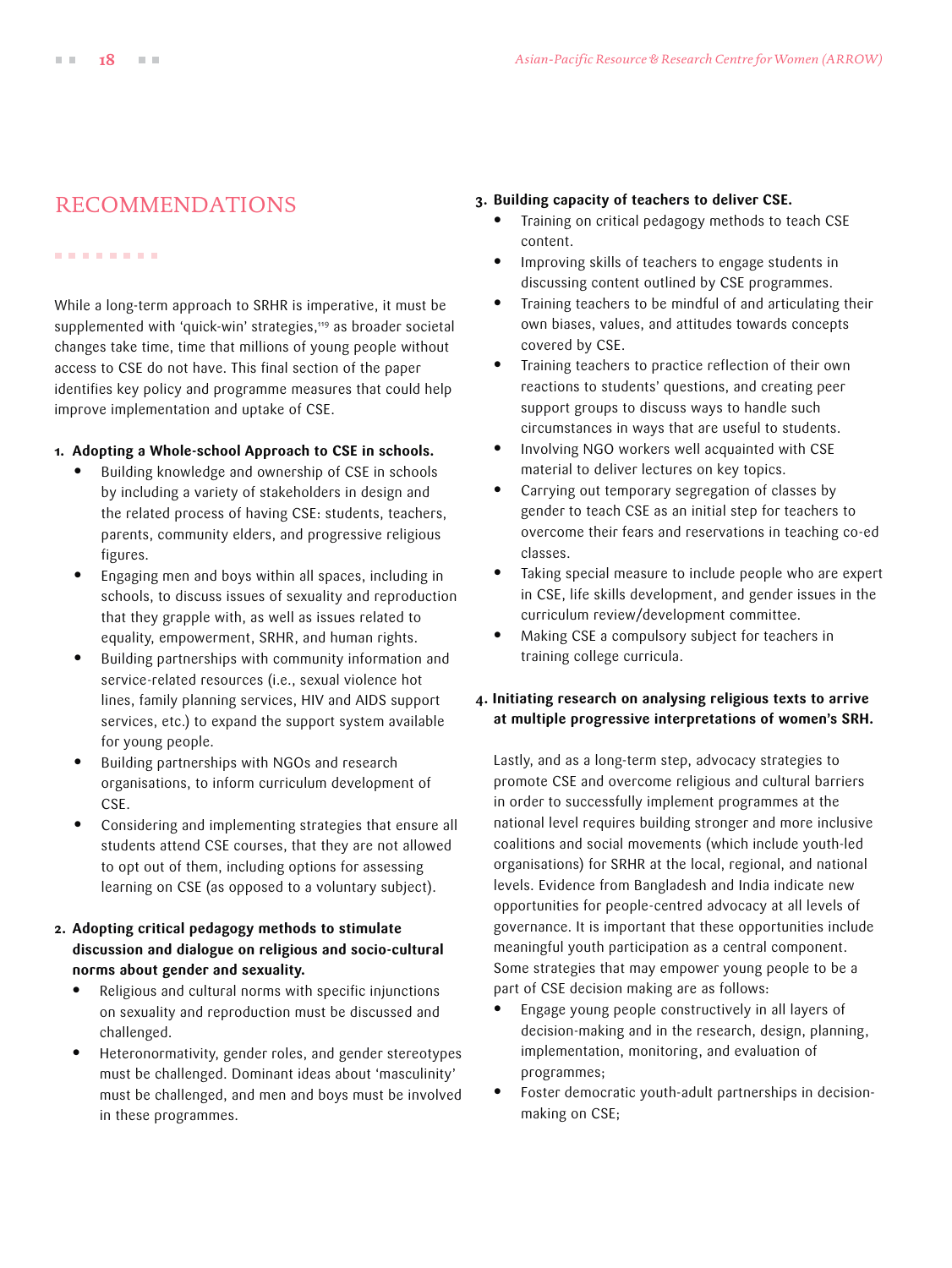**•** Make opportunities available for young people to build their capacities, and adopt management styles that facilitate young people's agency.

Holding decision makers and service providers accountable is another entry point for advocacy. Monitoring legal and policy developments, making budgetary allocations for CSE, and establishing mechanisms for increased engagement between civil society actors and decision makers would enable open dialogue on SRHR issues.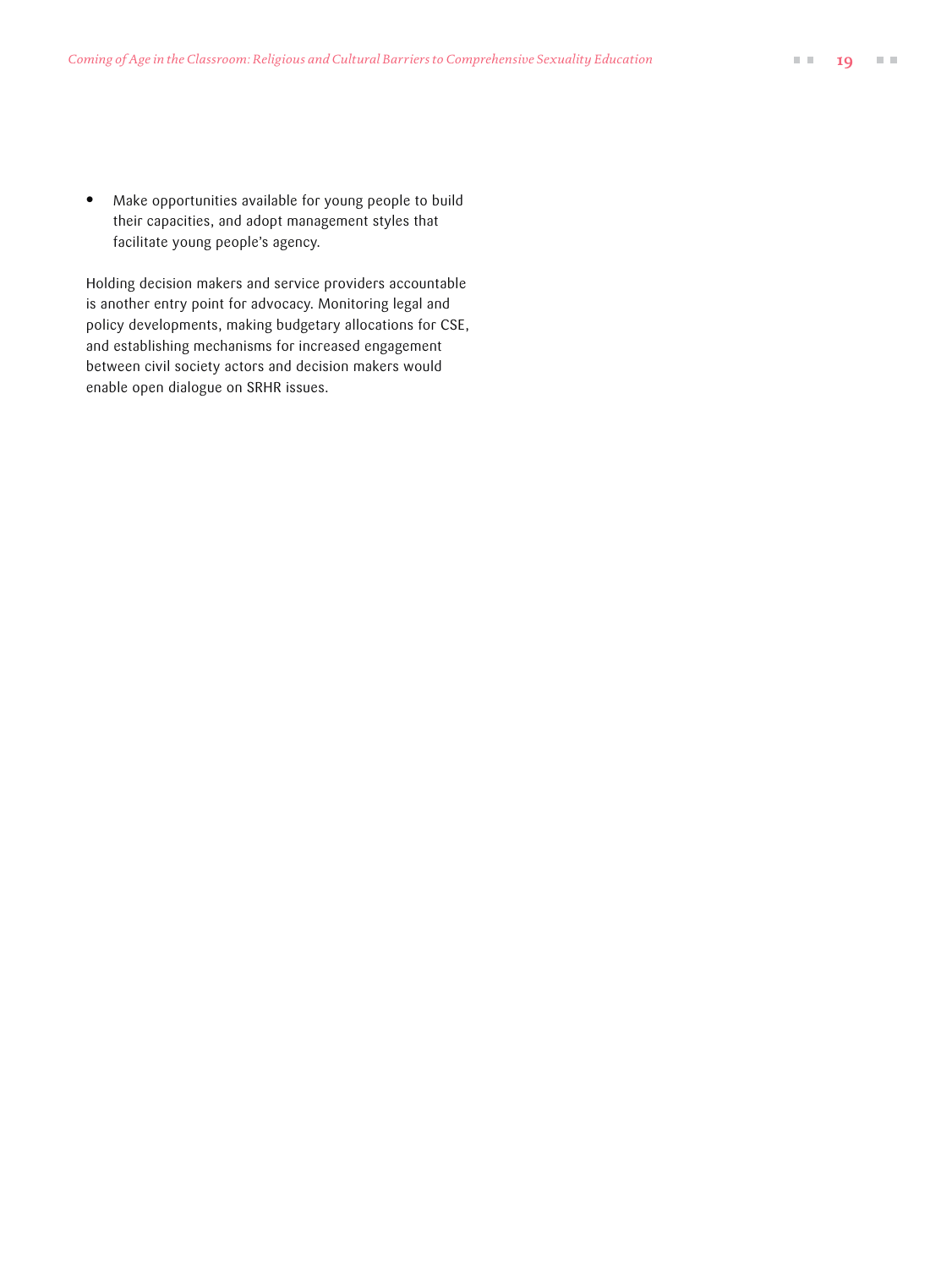#### ........

- 1 The World Health Organisation (WHO) defines young people as those aged 10-24 years, while adolescents are defined as those aged 10-19 years.
- 2 United Nations Office of the Secretary-General's Envoy on Youth, "10 Things You Didn't Know About the World's Population," 2016, accessed December 18, 2016, [http://www.un.org/youthenvoy/2015/04/10-things](http://www.un.org/youthenvoy/2015/04/10-things-didnt-know-worlds-population/)[didnt-know-worlds-population/](http://www.un.org/youthenvoy/2015/04/10-things-didnt-know-worlds-population/).
- 3 The Asian-Pacific Resource and Research Centre for Women (ARROW) defines SRHR as follows: **Reproductive health** implies that people are able to have a responsible, satisfying and safe sex life, and that they have the capability to reproduce and the freedom to decide if, when, and how often to do so. **Reproductive rights** rest on the recognition of the basic right of all couples and individuals to decide freely and responsibly the number, spacing and timing of their children and to have the information and means to do so, and the right to attain the highest standard of sexual and reproductive health. It also includes their right to make decisions concerning reproduction free of discrimination, coercion and violence, as expressed in human rights documents. **Sexual health** implies a positive approach to human sexuality and the purpose sexual health care should be the enhancement of life and personal relations, as well as counselling and care related to reproduction and sexually transmitted diseases. **Sexual rights** include the right of all persons to be free of coercion, discrimination and violence, to obtain the highest attainable standard of health in relation to sexuality, including access to sexual and reproductive health care services; to seek, receive and impart information in relation to sexuality; to sexuality education; to respect for bodily integrity; to choice of partner; to decide to be sexually active or not; to consensual sexual relations; to consensual marriage; to decide whether or not, and when to have children; and to pursue a satisfying, safe and pleasurable sexual life. See: Sivananthi Thanenthiran and Sai Jyothir Mai Racherla, *Reclaiming & Redefining Rights; ICPD+20: Status of Sexual and Reproductive Health and Rights in Asia Pacific* (Kuala Lumpur: ARROW, 2013), 17, [http://arrow.org.my/wp-content/](http://arrow.org.my/wp-content/uploads/2015/04/ICPD-20-Asia-Pacific_Monitoring-Report_2013.pdf) [uploads/2015/04/ICPD-20-Asia-Pacific\\_Monitoring-Report\\_2013.pdf.](http://arrow.org.my/wp-content/uploads/2015/04/ICPD-20-Asia-Pacific_Monitoring-Report_2013.pdf)
- 4 United Nations Office of the Secretary-General's Envoy on Youth, "10 Things You Didn't Know about the World's Population."
- 5 International Planned Parenthood Federation (IPPF), *Fulfil! Guidance Document for the Implementation of Young People's Sexual Rights* (London: IPPF., n.d.), accessed May 10, 2017, [http://www.ippf.org/sites/default/](http://www.ippf.org/sites/default/files/2016-09/Fulfil%21%20Guidance%20document%20for%20the%20implementation%20of%20young%20people%27s%20sexual%20rights%20%28IPPF-WAS%29.pdf) [files/2016-09/Fulfil%21%20Guidance%20document%20for%20the%20](http://www.ippf.org/sites/default/files/2016-09/Fulfil%21%20Guidance%20document%20for%20the%20implementation%20of%20young%20people%27s%20sexual%20rights%20%28IPPF-WAS%29.pdf) [implementation%20of%20young%20people%27s%20sexual%20rights%20](http://www.ippf.org/sites/default/files/2016-09/Fulfil%21%20Guidance%20document%20for%20the%20implementation%20of%20young%20people%27s%20sexual%20rights%20%28IPPF-WAS%29.pdf) [%28IPPF-WAS%29.pdf.](http://www.ippf.org/sites/default/files/2016-09/Fulfil%21%20Guidance%20document%20for%20the%20implementation%20of%20young%20people%27s%20sexual%20rights%20%28IPPF-WAS%29.pdf)
- 6 Ibid.
- 7 Janice M. Irvine, *Talk About Sex: Battles Over Sex Education in the United States* (CA: University of California Press, 2004); United Nations Population Fund (UNFPA), *Women, Faith and Human Rights* (2016); Association for Women's Rights in Development (AWID), *Towards a Future Without Fundamentalisms: Analysing Religious Fundamentalist Strategies and Feminist Responses* (Toronto, Mexico City, and Cape Town: AWID, 2011); AWID, *Understanding Religious Fundamentalisms for Activists* (Toronto, Mexico City and Cape Town: AWID, 2013).
- 8 Bangladesh, Egypt, India, Indonesia, Malaysia, Maldives, Morocco, Pakistan, the Philippines, and Sri Lanka.
- <span id="page-19-0"></span>[ENDNOTES](#page-1-0) 9 According to the International Planned Parenthood Federation (IPPF), "CSE seeks to equip young people with the knowledge, skills, attitudes and values they need to determine and enjoy their sexuality—physically and emotionally, individually and in relationships. It views sexuality holistically and within the context of emotional and social development. It recognises that information alone is not enough. Young people need to be given the opportunity to acquire essential life skills and develop positive attitudes and values. CSE covers a broad range of issues relating to both the physical and biological aspects of sexuality, and the emotional and social aspects. It recognises and accepts that all people are sexual beings and is concerned with more than just the prevention of disease or pregnancy." See: IPPF, "IPPF Framework for Comprehensive Sexuality Education (CSE)" (London: IPPF, 2006), 6.
	- 10 Sexuality Information and Education Council of the United States (SIECUS), *Guidelines for Comprehensive Sexuality Education*, 3rd Edition (Washington, D.C.: SIECUS, 2004); IPPF, *From Evidence to Action: Advocating for Comprehensive Sexuality Education* (London: IPPF, 2012).
	- 11 IPPF, *From Evidence to Action*.
	- 12 On sexual and reproductive rights, information to dispel myths, and references to resources and services. See: IPPF, "IPPF Framework for CSE," 6.
	- 13 Such as critical thinking, communication and negotiation skills, self-development skills, decision-making skills, sense of self, confidence, assertiveness, ability to take responsibility, ability to ask questions and seek help, and empathy. See: IPPF, "IPPF Framework for CSE," 6.
	- 14 Such as open-mindedness, respect for self and others, positive self-worth/esteem, comfort, sense of responsibility, positive attitude toward their sexual and reproductive health. Ibid.
	- 15 Ibid.
	- 16 Author unknown, "Changing Marriage Patterns in Asia," a paper presented at session 154 "Changing Demographic Landscape in Asia" at the 26th IUSSP International Population Conference, Marrakech, Morocco, September 28, 2009.
	- 17 Gavin W. Jones, "The 'Flight from Marriage' in East and Southeast Asia," *Journal of Comparative Family Studies*, 36, no. 1 (2005): 93-120; Gavin W. Jones and Bina Gubhaju, "Trends in Marriage in the Low Fertility Countries of East and Southeast Asia," *Asian Population Studie*s, 5(3), 2009.
	- 18 Author unknown, "Changing Marriage Patterns in Asia."
	- 19 Ibid.
	- 20 Linda Rae Bennett, *Women, Islam and Modernity: Single Women, Sexuality and Reproductive Health in Contemporary Indonesia* (London: Routledge Curzon, 2005).
	- 21 Doortje Braeken, Tim Shand, and Upeka de Silva, *IPPF Framework for Comprehensive Sexuality Education (CSE)* (London: IPPF, 2010).
	- 22 The Convention on the Rights of the Child, the International Covenant on Economic, Social and Cultural Rights, the Committee on the Elimination of Discrimination Against Women (CEDAW), and the Convention on the Rights of Persons with Disabilities illustrate the international legal commitment to CSE. International agreements such as the ICPD in 1994, the Fourth World Conference on Women in 1995 and the World Summit on Children in 2002 have extended the scope of the Convention on the Rights of the Child (CRC), by affirming the right of all children and adolescents to receive sexual and reproductive health information, services and education in accordance with their specific needs. These commitments are mentioned in many regional policy documents such as the 2005 Protocol to the African Charter on Human and People's Rights on the Rights of Women in Africa (also known as the Maputo Protocol), and the 2008 Latin American Ministerial Declaration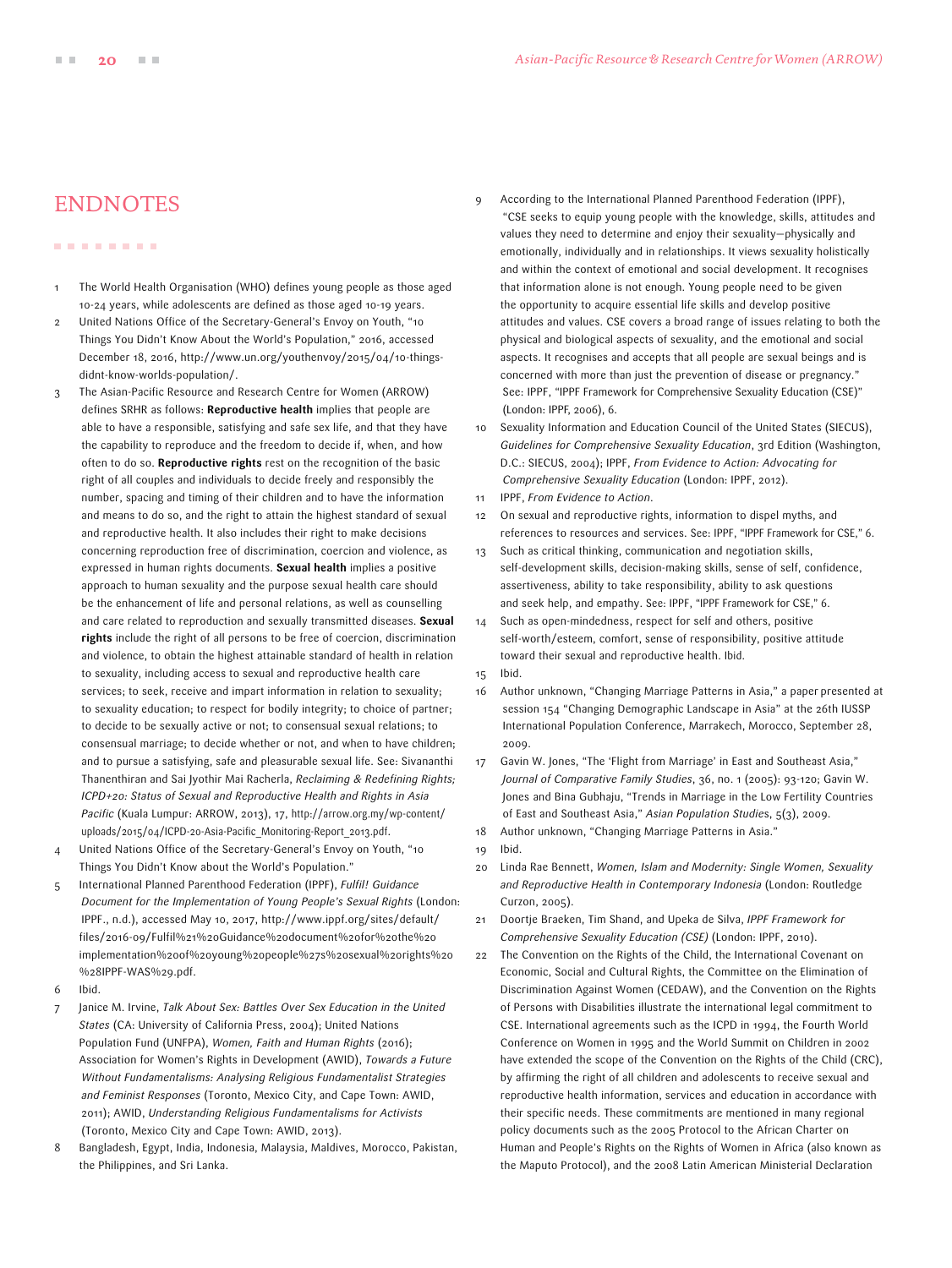articulating a commitment by all countries in that region to provide sexuality education. See: United Nations Youth, n.d., "Youth and Comprehensive Sexuality Education," [http://www.un.org/esa/socdev/documents/youth/](http://www.un.org/esa/socdev/documents/youth/fact-sheets/youth-sexuality-education.pdf) [fact-sheets/youth-sexuality-education.pdf.](http://www.un.org/esa/socdev/documents/youth/fact-sheets/youth-sexuality-education.pdf)

- 23 Statements relating to sexuality education were made by six UN committees between January 1993 and June 2007. They are: the Committee on the Elimination of Discrimination Against Women (CEDAW committee); the Committee on the Rights of the Child; the Human Rights Committee; the Committee on Economic, Social and Cultural Rights; the Committee on the Elimination of Racial Discrimination; and the Committee against Torture. See: Center for Reproductive Rights (CRR) (2013); "The Human Right to Information on Sexual and Reproductive Health: Government Duties to Ensure Comprehensive Sexuality Education" (New York: CRR, 2008).
- 24 S.J. Jejeebhoy, A.J. Zavier, and K.G. Santhya, "Meeting the Commitments of the ICPD Programme of Action to Young People," *Reproductive Health Matters* 21, no. 41 (2013): 18-30.
- 25 Ruth Simmons, Peter Fajans, and Laura Ghiron, eds. *Scaling Up Health Service Delivery: From Pilot Innovations to Policies and Programmes* (Geneva, World Health Organization, 2007), 1–30.
- 26 Ibid.
- 27 M.A. Ott, M. Rouse, J. Resseguie, H. Smith, and S. Woodcox, "Communitylevel Successes and Challenges to Implementing Adolescent Sex Education Programs," *Maternal Child Health Journal* 15, no. 2 (2011): 169-177.
- 28 Ibid.
- 29 Ibid.
- 30 Advocates for Youth, "Youth and the State of Culture," Washington, D.C.: Advocates for Youth, 2007, [http://www.advocatesforyouth.org/](http://www.advocatesforyouth.org/publications/publications-a-z/453-youth-and-the-state-of-culture) [publications/publications-a-z/453-youth-and-the-state-of-culture.](http://www.advocatesforyouth.org/publications/publications-a-z/453-youth-and-the-state-of-culture)
- 31 Karima Bennoune, *Your Fatwa Does Not Apply Here: Untold Stories from the Fight Against Muslim Fundamentalism*, NY: W.W. Norton & Co., 2013.
- 32 Mark D. Regnerus, "Talking About Sex: Religion and Patterns of Parent-Child Communication About Sex and Contraception," *The Sociological Quarterly* 46 (2005): 79–105; Sharon Scales Rostosky, Brian L. Wilcox, Margaret Laurie Comer Wright, and Brandy A. Randall, "The Impact of Religiosity on Adolescent Sexual Behavior: A Review of the Evidence," *Journal of Adolescent Research* 19(2004): 677–697; Jeremy E. Uecker, "Religion, Pledging, and the Premarital Sexual Behavior of Married Young Adults," *Journal of Marriage and Family* 70 (2008): 728–744.
- 33 Frederick Engels, *The Origins of the Family, Private Property, and the State*  $(1884)$ .
- 34 Bertrand Russell, *Why I Am Not a Christian* (1930).
- 35 *The Sun Daily*, "Respect Child's Right to a Name," November 24, 2011, accessed May 10, 2017, [http://www.thesundaily.my/news/218585.](http://www.thesundaily.my/news/218585)
- 36 Ibid.
- 37 "Fundamentalism" is typically a "religious movement or point of view characterised by a return to fundamental principles, by rigid adherence to those principles, and often by intolerance of other views and opposition to secularism" (Collins English Dictionary 2014).
- 38 "Extremism" is defined as the way of those within a religious tradition that maintains rigorous systems of shared beliefs and morality. See: Eli Berman and Laurence R. Iannaccone, "Religious Extremism: The Good, The Bad, and the Deadly," Working Paper 11663 (Cambridge, MA: National Bureau of Economic Research, 2011), [http://www.nber.org/papers/w11663.pdf.](http://www.nber.org/papers/w11663.pdf)
- Jeremy Menchik, "The Constructivist Approach to Religion and World Politics," 2015, [https://jeremymenchik.files.wordpress.com/2016/02/](https://jeremymenchik.files.wordpress.com/2016/02/menchik_religion_constructivism_2016.pdf) [menchik\\_religion\\_constructivism\\_2016.pdf](https://jeremymenchik.files.wordpress.com/2016/02/menchik_religion_constructivism_2016.pdf).
- 40 P. Balasubramanian, R. Ram Prakash and N. Sri Lakshmi, *National Report: Exploring the Linkages between Religiosity and Religious Fundamentalism with Sexuality Education Programming Efforts for Young People in South India* (Tamil Nadu and Kuala Lumpur: Rural Women's Social Education Centre [RUWSEC], and ARROW, 2016); Nazme Sabina, *National Report: Religious Extremism and Comprehensive Sexual and Reproductive Health and Rights in Secondary and Higher Secondary Education in Bangladesh*, Dhaka and Kuala Lumpur: Naripokkho and ARROW, 2016).
- 41 Michael J. Reiss, "Conflicting Philosophies of School Sex Education," *Journal of Moral Education* 24, no. 4 (1995): 371-382; R. Masters, "Sexual Overload: The Effects of Graphic Sex Education on Innocent Minds," *Family Matters,* November 1992.
- 42 RUWSEC, *National Report*; Naripokkho, *National Report*.
- 43 Mary Lou Rasmussen, *Progressive Sexuality Education: The Conceits of Secularism* (New York and London: Taylor & Francis, 2015).
- 44 Nira Yuval-Davis, *Gender and Nation* (London: Sage, 1997); Jean B. Elshtain, *Women and War* (New York: Basic, 1987); Radhika Coomaraswamy, "A Question of Honour: Women, Ethnicity, and Armed Conflict," Third Minority Rights Lecture, International Centre for Ethnic Studies, Colombo, Sri Lanka, 1999, accessed September 22, 2004, [http://www.sacw.net/Wmov/](http://www.sacw.net/Wmov/RCoomaraswamyOnHonour.html) [RCoomaraswamyOnHonour.html.](http://www.sacw.net/Wmov/RCoomaraswamyOnHonour.html)
- 45 Dina Siddiqi, "Political Culture in Contemporary Bangladesh," *New Age*, December 14, 2010, accessed December 20, 2016, [http://archive.newagebd.](http://archive.newagebd.net/49137/political-culture-in-contemporary-bangladesh/) [net/49137/political-culture-in-contemporary-bangladesh/;](http://archive.newagebd.net/49137/political-culture-in-contemporary-bangladesh/) Rizwana Shamshad, "Islam in Bangladesh: Local Practice and Identity Politics," *Bangladesh News* 24, March 8, 2013, accessed December 21, 2016[, http://](http://opinion.bdnews24.com/2013/03/08/islam-in-bangladesh-local-practice-and-identity-politics/) [opinion.bdnews24.com/2013/03/08/islam-in-bangladesh-local-practice](http://opinion.bdnews24.com/2013/03/08/islam-in-bangladesh-local-practice-and-identity-politics/)[and-identity-politics/;](http://opinion.bdnews24.com/2013/03/08/islam-in-bangladesh-local-practice-and-identity-politics/) S.K. Bhardwaj, "Contesting Identities in Bangladesh: A Study of Secular and Religious Frontiers," Asia Research Centre Working Paper 36 (London: London School of Economics, 2010), [http://www.lse.](http://www.lse.ac.uk/asiaResearchCentre/_files/ARCWP36-Bhardwaj.pdf) [ac.uk/asiaResearchCentre/\\_files/ARCWP36-Bhardwaj.pdf.](http://www.lse.ac.uk/asiaResearchCentre/_files/ARCWP36-Bhardwaj.pdf)
- 46 Siddiqi, "Political Culture in Contemporary Bangladesh."
- 47 Sabina, *National Report*.
- 48 Shamshad, "Islam in Bangladesh: Local Practice and Identity Politics."
- 49 Cassandra Balchin, *Religious Fundamentalisms on the Rise: A Case for Action* (AWID, 2008), accessed April 14, 2017, [https://www.awid.org/sites/](https://www.awid.org/sites/default/files/atoms/files/religious_fundamentalisms_on_the_rise_a_case_for_action.pdf) [default/files/atoms/files/religious\\_fundamentalisms\\_on\\_the\\_rise\\_a\\_case\\_](https://www.awid.org/sites/default/files/atoms/files/religious_fundamentalisms_on_the_rise_a_case_for_action.pdf) [for\\_action.pdf](https://www.awid.org/sites/default/files/atoms/files/religious_fundamentalisms_on_the_rise_a_case_for_action.pdf).
- 50 Ibid.
- 51 Bertil Lintner, "Is Religious Extremism on the Rise in Bangladesh?" *Jane's Intelligence Review*, May 2002, cited in B. Lintner, "Religious Extremism and Nationalism in Bangladesh," *Faultlines*, 14 (2003). New Delhi: Institute of Conflict Management, accessed April 14, 2017, [http://](http://apcss.org/Publications/Edited%20Volumes/ReligiousRadicalism/PagesfromReligiousRadicalismandSecurityinSouthAsiach17.pdf) [apcss.org/Publications/Edited%20Volumes/ReligiousRadicalism/](http://apcss.org/Publications/Edited%20Volumes/ReligiousRadicalism/PagesfromReligiousRadicalismandSecurityinSouthAsiach17.pdf) [PagesfromReligiousRadicalismandSecurityinSouthAsiach17.pdf](http://apcss.org/Publications/Edited%20Volumes/ReligiousRadicalism/PagesfromReligiousRadicalismandSecurityinSouthAsiach17.pdf).
- 52 Bertil Lintner, "Religious Extremism and Nationalism in Bangladesh," *Faultlines*,14 (2003), New Delhi: Institute of Conflict Management, accessed April 14, 2017, [http://apcss.org/Publications/Edited%20Volumes/](http://apcss.org/Publications/Edited%20Volumes/ReligiousRadicalism/PagesfromReligiousRadicalismandSecurityinSouthAsiach17.pdf) [ReligiousRadicalism/PagesfromReligiousRadicalismandSecurity](http://apcss.org/Publications/Edited%20Volumes/ReligiousRadicalism/PagesfromReligiousRadicalismandSecurityinSouthAsiach17.pdf) [inSouthAsiach17.pdf.](http://apcss.org/Publications/Edited%20Volumes/ReligiousRadicalism/PagesfromReligiousRadicalismandSecurityinSouthAsiach17.pdf)
- 53 Balchin, *Religious Fundamentalisms on the Rise[.](https://www.awid.org/sites/default/files/atoms/files/religious_fundamentalisms_on_the_rise_a_case_for_action.pdf)*
- 54 Ibid.
- 55 Sajed Amin and Sarah Hossain, "Women's Reproductive Rights and the Politics of Fundamentalism: A View From Bangladesh," in *Dossier 16*, Pakistan: Women Living Under Muslim Laws (WLUML), 1996.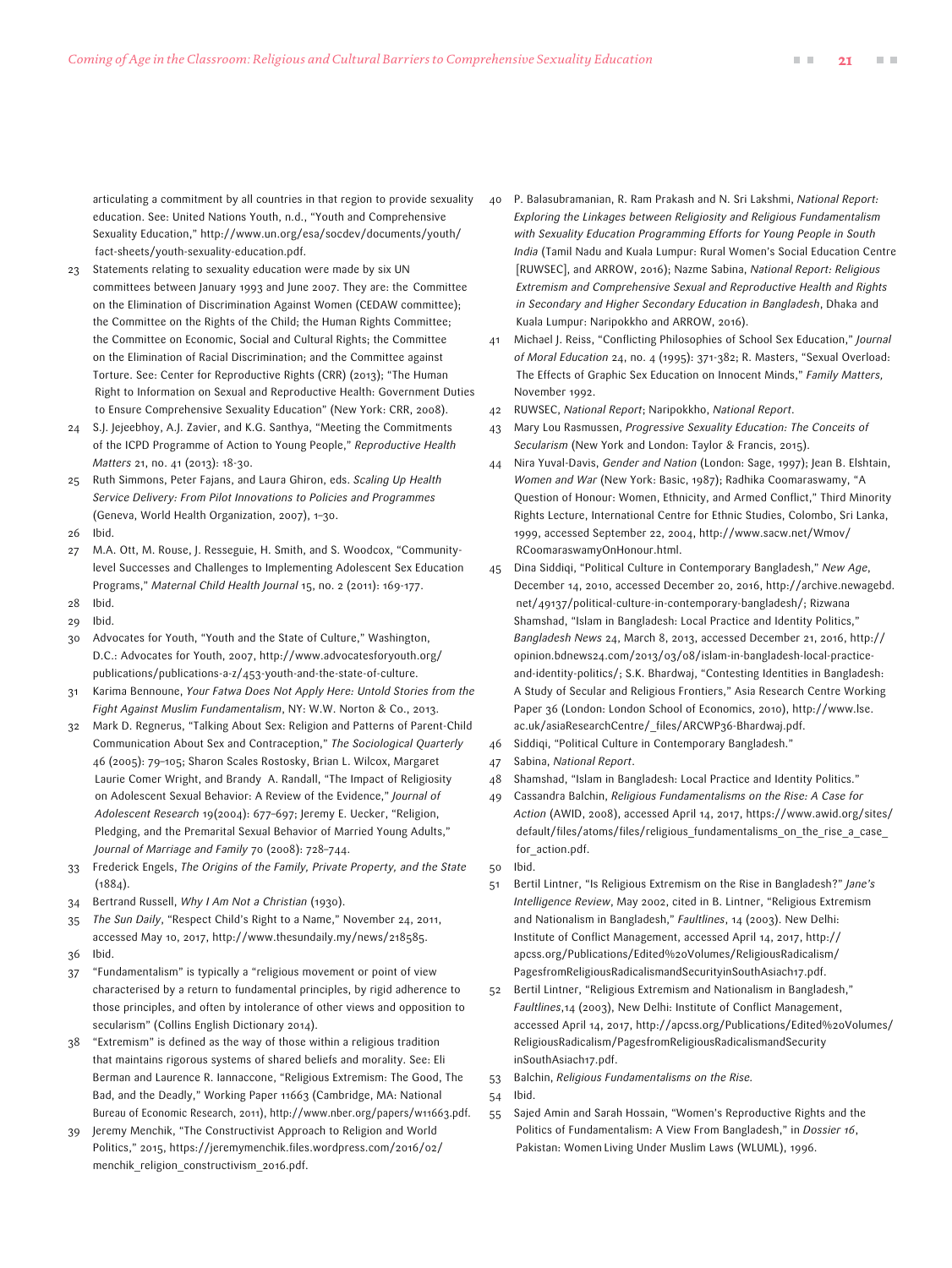- 56 Ibid.; T.M. Murshid, "Women, Islam and the State in Bangladesh: Subordination and Resistance," n.d.[, accessed December 20, 2016, http://](http://www.swadhinata.org.uk/document/WomenBdeshTazeen.pdf) [www.swadhinata.org.uk/document/WomenBdeshTazeen.pdf.](http://www.swadhinata.org.uk/document/WomenBdeshTazeen.pdf)
- 57 Amin and Hossain, "Women's Reproductive Rights and the Politics of Fundamentalism.
- 58 Amrita Chhachi, "The State, Religious Fundamentalism and Women Trends in South Asia," *Economic and Political Weekly* 24 (11) (1989): 567-573, 21.
- 59 Ibid., 1.
- 60 Chhachi, "The State, Religious Fundamentalism and Women Trends in South Asia"; B. Chandra, *Communalism in Modern India* (India: Vani Educational Books,1984).
- 61 Anisa de Jong, "Attacks against Lesbian, Gay and Bisexual People: Warning Signs of Fundamentalism?" in Ayesha Imam, Jenny Morgan, and Nira Yuval-Davis, eds., *Warning Signs of Fundamentalisms* (2004), accessed April 17, 2017, <http://www.wluml.org/sites/wluml.org/files/WLUML-WSF-1h-final.pdf>.
- 62 Ayesha Imam, "Warning Signs of Fundamentalism: Introduction," in *Warning Signs of Fundamentalisms*.
- 63 Tazeen Mahnaz Murshid, "The Rise of the Religious Right in Bangladesh: Taslima Nasrin and the Media," in *Warning Signs of Fundamentalisms*.
- $64$  Ibid.
- 65 Chayanika Shah, "Hindu Fundamentalism in India: Ideology, Strategies, and the Experience of Gujarat," in *Warning Signs of Fundamentalisms*.
- 66 Ayesha Imam, "Warning Signs of Fundamentalism: Introduction."
- 67 Balasubramanian, Prakash and Sri Lakshmi, *National Report*; Sabina, *National Report*.
- 68 British Council, *Indian School Education System: An Overview*, British Council India, 2014, 12, accessed February 16, 2017, [https://www.](https://www.britishcouncil.in/sites/default/files/indian_school_education_system_-_an_overview_1.pdf) [britishcouncil.in/sites/default/files/indian\\_school\\_education\\_system\\_-\\_an\\_](https://www.britishcouncil.in/sites/default/files/indian_school_education_system_-_an_overview_1.pdf) [overview\\_1.pdf.](https://www.britishcouncil.in/sites/default/files/indian_school_education_system_-_an_overview_1.pdf)
- 69 Ibid., 14.
- 70 Ibid., 17.
- 71 Ibid., 16.
- 72 Balasubramanian, Prakash, and Lakshmi, *National Report*, 16.
- 73 T.K. Rajalakshmi, "Sex-Education in India, India's National Magazine," *The Hindu* 24(19) 2007, accessed on December 20, 2016; Balasubramanian, Prakash, and Lakshmi, *National Report*.
- 74 Balasubramanian, Prakash and Sri Lakshmi, *National Report*, 16.
- 75 Rajya Sabha, Committee on Petitions, *Report on Petition Praying for National Debate and Evolving Consensus on the Implementation of the Policy for Introduction of Sex Education in the Schools and Holding Back its Introduction Until Then*, presented to Hon'ble Chairman, Rajya Sabha on April 2, 2009, March 2009, accessed December 20, 2016, [http://www.](http://www.bharatiyashiksha.com/?p=63) [bharatiyashiksha.com/?p=63](http://www.bharatiyashiksha.com/?p=63) [and](http://
	www.bharatiyashiksha.com/?p=63 and http://164.100.47.5/
	newcommittee/reports/EnglishCommittees/Committee%20on%20
	Petitions/135%20Report.htm) [http://164.100.47.5/newcommittee/](http://164.100.47.5/newcommittee/reports/EnglishCommittees/Committee%20on%20Petitions/135%20Report.htm) [reports/EnglishCommittees/Committee%20on%20Petitions/135%20Report.](http://164.100.47.5/newcommittee/reports/EnglishCommittees/Committee%20on%20Petitions/135%20Report.htm) [htm;](http://164.100.47.5/newcommittee/reports/EnglishCommittees/Committee%20on%20Petitions/135%20Report.htm) Balasubramanian, Prakash and Lakshmi, *National Report*.
- 76 Sabina, *National Report*, 15.
- 77 Ibid., 15-16.
- 78 Ibid., 16.
- 79 Ibid., 20.
- 80 Ibid., 22.
- 81 Ibid., 21.
- 82 Sabina, *National Report*, 20.
- 83 Ibid., 21-22.
- 84 According to the Penal Code, 1860 Section 377 "Unnatural Offences," whoever voluntarily has carnal intercourse against the order of nature with man, woman, or animal, shall be punished with imprisonment for life,

or imprisonment of either description for a term which may extend to 10 years, and shall also be liable to fine. The same law exists in India. Source: Chancery Law Chronicles, 2017, "Penal Code, 1860, accessed April 17, 2017," <http://www.clcbd.org/lawSection/562.html>[.](http://www.clcbd.org/
	lawSection/562.html Accessed on April 17, 2017) 

- 85 Ibid., 15.
- 86 In the study in Tamil Nadu villages in Balasubramanian, Prakash and Lakshmi, *National Report*.
- 87 Ibid., 24.
- 88 Ibid.
- 89 Barbara Einhorn, ed., "Questioning the Secular: Religion, Gender, Politics," *European Journal of Women's Studies* [Special issue], 15(3) (2008); J. Nagel, "Masculinity and Nationalism: Gender and Sexuality in the Making of Nations," *Ethnic and Racial Studies* 21, no. 2 (1998): 242-269; Yuval-Davis, *Gender and Nation*; Jean B. Elshtain, *Women and War* (New York: Basic, 1987).
- 90 Balasubramanian, Prakash, and Lakshmi, *National Report* 25.
- 91 Ibid., 26.
- 92 Ibid.
- 93 R. Bhuyan, M. Mell, K. Senturia, M. Sullivan and S. Shiu-Thornton, "Women Must Endure According to Their Karma: Cambodian Immigrant Women Talk About Domestic Violence," *Journal of Interpersonal Violence* 20(8) (2005), 902-921; Hoan N. Bui, "Help-seeking Behavior Among Abused Immigrant Women: A Case of Vietnamese American Women," *Violence Against Women*, 9(2) (2003), 207-239; Guadalupe T. Vidales, "Arrested Justice: The Multifaceted Plight of Immigrant Latinas Who Faced Domestic Volence," *Journal of Family Violence*, 25(6) (2010), 533-544, doi: 10.1007/ s10896-010-9309-5.
- 94 Sabina, *National Report*, 22.
- 95 Karuna Chanana, "Hinduism and Female Sexuality: Social Control and Education of Girls in India," *Sociological Bulletin*, 50(1) (2001), 37-63.
- 96 Sabina, *National Report*, 23.
- 97 Ibid.
- 98 Balasubramanian, Prakash and Lakshmi, *National Report*, 28.
- 99 Ibid., 29.
- 100 Ibid., 30.
- 101 Ibid.
- 102 George Lakoff, *Moral Politics: How Liberals and Conservatives Think* (Chicago: University of Chicago Press, Second edition, 2002), 222.
- 103 Sabina, *National Report*, 24.
- 104 Ibid., 25.
- 105 Ibid.
- 106 Ibid., 24-25.
- 107 Ibid., 25.
- 108 Ibid., 26.
- 109 Ibid., 28. 110 Ibid., 30.
- 111 Ibid., 31.
- 112 Ibid.
- 113 Ibid., 32.
- 114 Goof J. Buijs, "Better Schools through Health: Networking for Health Promoting Schools in Europe," *European Journal of Education* 44, no. 4 (2009): 507–520; H.J. Schaalma, J. Reinders, M. Matasu, S. Kaaya, and K. Klepp, "When the Researchers Have Gone Home to Write Their Articles. Diffusion and Implementation of School-Based HIV-Prevention Programs in Tanzania," *East African Journal of Public Health* 1, no. 1 (2004): 24–32;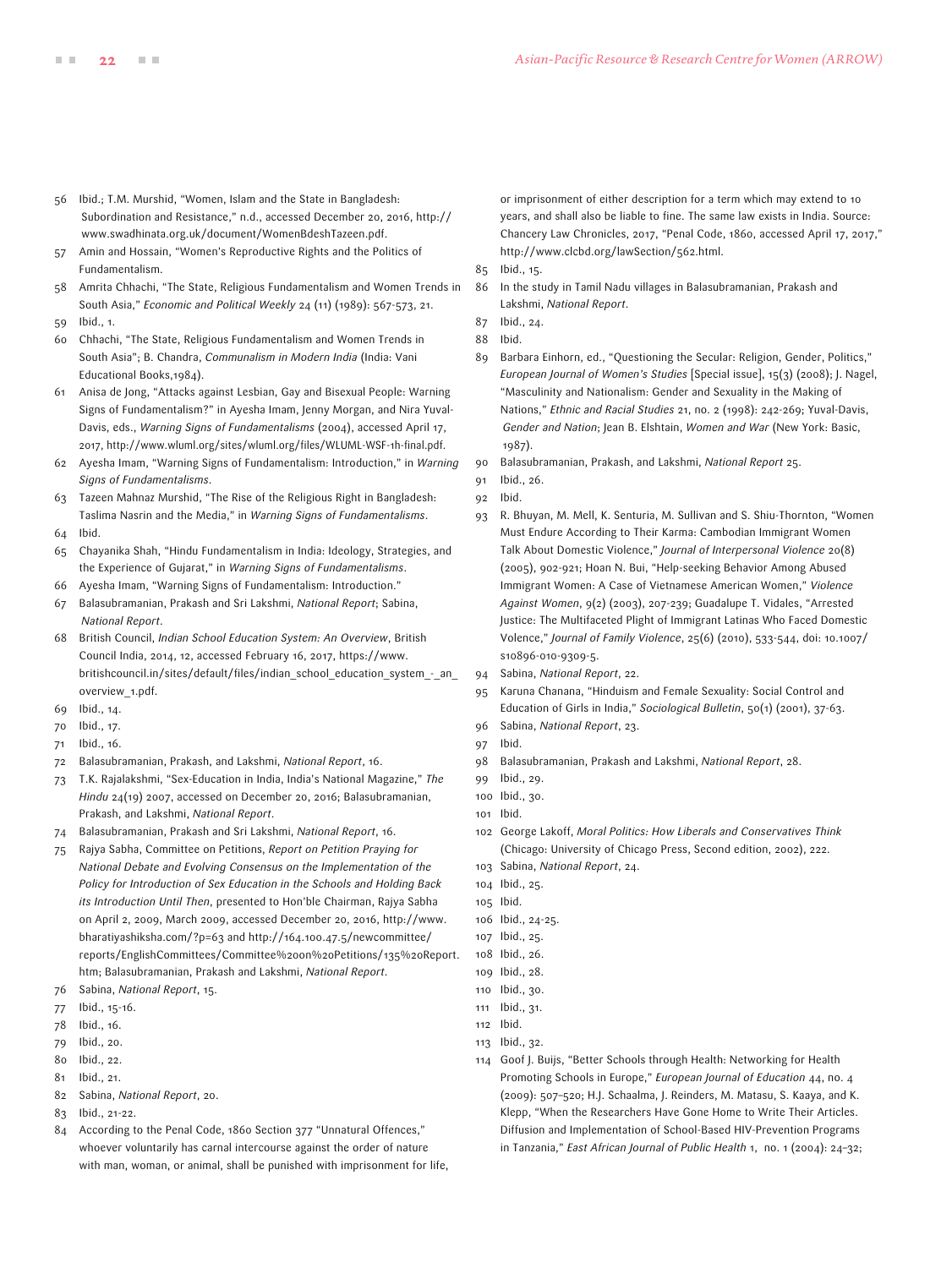I. Young, L. St. Leger, and G. Buijs, *School Health Promotion: Evidence for Effective Action*, Utrecht: CBO, 2013.

- 115 Rutgers University, *Whole School Approach for Sexuality Education: Stepby-Step*, accessed February 18, 2017, [http://www.rutgers.international/](http://www.rutgers.international/what-we-do/comprehensive-sexuality-education/whole-school-approach-sexuality-education-step-step) [what-we-do/comprehensive-sexuality-education/whole-school-approach](http://www.rutgers.international/what-we-do/comprehensive-sexuality-education/whole-school-approach-sexuality-education-step-step)[sexuality-education-step-step](http://www.rutgers.international/what-we-do/comprehensive-sexuality-education/whole-school-approach-sexuality-education-step-step); Sue Dyson, *Using a Whole-school Approach for Sexuality Education*, n.d., accessed February 18, 2017, [https://](https://www.eduweb.vic.gov.au/edulibrary/public/teachlearn/student/sexedwsapproach.pdf) [www.eduweb.vic.gov.au/edulibrary/public/teachlearn/student/](https://www.eduweb.vic.gov.au/edulibrary/public/teachlearn/student/sexedwsapproach.pdf) [sexedwsapproach.pdf.](https://www.eduweb.vic.gov.au/edulibrary/public/teachlearn/student/sexedwsapproach.pdf)
- 116 Loukia K. Sarroub and Sabrina Quadros, "Critical Pedagogy in Classroom Discourse," Faculty Publications: Department of Teaching, Learning and Teacher Education paper 156, 2015, 253, accessed February 18, 2017, [http://digitalcommons.unl.edu/cgi/viewcontent.cgi?article=1155&con](http://digitalcommons.unl.edu/cgi/viewcontent.cgi?article=1155&context=teachlearnfacpub) [text=teachlearnfacpub.](http://digitalcommons.unl.edu/cgi/viewcontent.cgi?article=1155&context=teachlearnfacpub)
- 117 Ibid., 254.
- 118 Sabina, *National Report*; Balasubramanian, Prakash and Lakshmi, *National Report*; United Nations Educational, Scientific and Cultural Organisation (UNESCO), *Emerging Evidence, Lessons and Practice in Comprehensive Sexuality Education: A Global Review* (France: UNESCO, 2015).
- 119 Elizabeth Preslar-Marshall and Nicola Jones, *Charting the Future: Empowering Girls to Prevent Early Pregnancy* (London: Overseas Development Institute, 2012).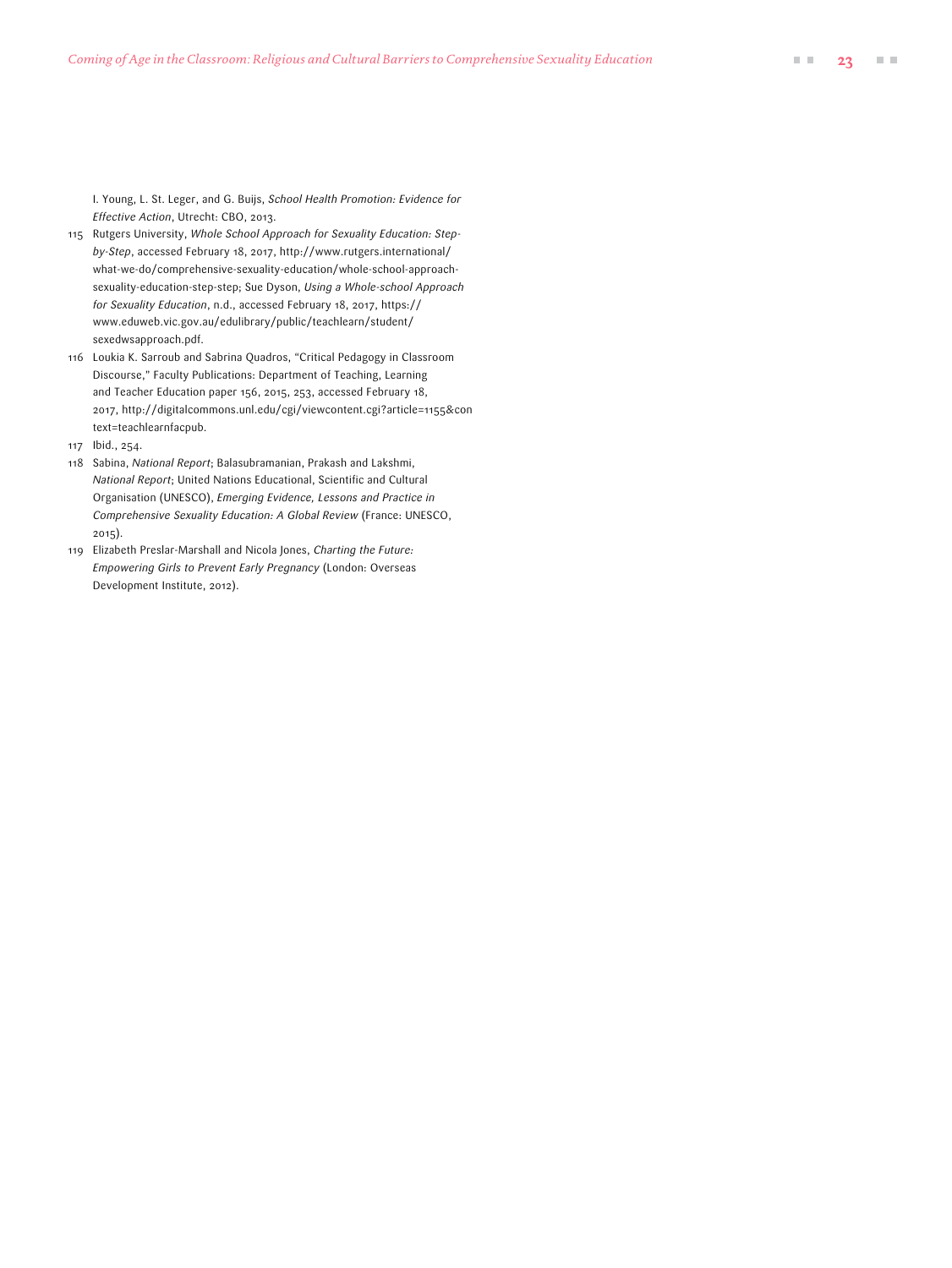### <span id="page-23-0"></span>**[REFERENCES](#page-1-0)**

#### ........

- Advocates for Youth. "Youth and the State of Culture." Washington D.C.: Advocates for Youth, 1996. Accessed April 10, 2017. [http://www.advocatesforyouth.org/](http://www.advocatesforyouth.org/publications/publications-a-z/453-youth-and-the-state-of-culture) [publications/publications-a-z/453-youth-and-the-state-of-culture.](http://www.advocatesforyouth.org/publications/publications-a-z/453-youth-and-the-state-of-culture)
- Amin, Sajeda and Sara Hossain. "Women's Reproductive Rights and the Politics of Fundamentalism: A View from Bangladesh." In *Dossier 16.* Pakistan: Women Living Under Muslim Laws, 1996.
- Author unknown. "Changing Marriage Patterns in Asia." A paper presented at session 154, "Changing Demographic Landscape in Asia." 26th IUSSP International Population Conference, Marrakech, Morocco. September 28, 2009.
- Association for Women's Rights in Development (AWID). *Towards a Future Without Fundamentalisms: Analysing Religious Fundamentalist Strategies and Feminist Responses*. Toronto, Mexico City, and Cape Town: AWID, 2011.
- AWID. *Understanding Religious Fundamentalisms for Activists*. Toronto, Mexico City and Cape Town: AWID, 2013.
- Balasubramanian, P., R. Ram Prakash, and N. Sri Lakshmi. *Religious Fundamentalism and Comprehensive Sexuality Education in South India*. National Report. Tamil Nadu and Kuala Lumpur: Rural Women's Social Education Centre (RUWSEC) and Asian-Pacific Resource and Research Centre for Women (ARROW). Accessed December 6, 2016. [http://arrow.org.my/wp-content/](http://arrow.org.my/wp-content/uploads/2017/03/5.-India.pdf) [uploads/2017/03/5.-India.pdf.](http://arrow.org.my/wp-content/uploads/2017/03/5.-India.pdf)
- Balchin, Cassandra. "Religious Fundamentalisms on the Rise: A Case for Action." The Association for Women's Rights in Development (AWID), 2008. Accessed April 14, 2017. [https://www.awid.org/sites/default/files/atoms/files/religious\\_](https://www.awid.org/sites/default/files/atoms/files/religious_fundamentalisms_on_the_rise_a_case_for_action.pdf) [fundamentalisms\\_on\\_the\\_rise\\_a\\_case\\_for\\_action.pdf.](https://www.awid.org/sites/default/files/atoms/files/religious_fundamentalisms_on_the_rise_a_case_for_action.pdf)
- Bennett, Linda Rae. *Women, Islam and Modernity: Single Women, Sexuality and Reproductive Health in Contemporary Indonesia*. London: Routledge Curzon, 2005.
- Bennoune, Karima. *Your Fatwa Does Not Apply Here: Untold Stories from the Fight Against Muslim Fundamentalism*. NY: W.W. Norton & Co., 2003.
- Berman, Eli and Laurence R. Iannaccone. "Religious Extremism: The Good, The Bad, and the Deadly." Working Paper 11663. Cambridge, MA: National Bureau of Economic Research, 2005. Accessed April 10, 2017. [http://www.nber.org/](http://www.nber.org/papers/w11663.pdf) [papers/w11663.pdf.](http://www.nber.org/papers/w11663.pdf)
- Bhardwaj, Sanjay K. "Contesting Identities in Bangladesh: A Study of Secular and Religious Frontiers." Asia Research Centre Working Paper 36. London: London School of Economics, 2010. [http://www.lse.ac.uk/asiaResearchCentre/\\_files/](http://www.lse.ac.uk/asiaResearchCentre/_files/ARCWP36-Bhardwaj.pdf) [ARCWP36-Bhardwaj.pdf.](http://www.lse.ac.uk/asiaResearchCentre/_files/ARCWP36-Bhardwaj.pdf)
- Bhuyan, R., M. Mell, K. Senturia, M. Sullivan, and S. Shiu-Thornton. "'Women Must Endure According to Their Karma': Cambodian Immigrant Women Talk About Domestic Violence." *Journal of Interpersonal Violence* 20, no. 8 (2005): 902-921.
- Biddlecom, A.E., L. Hessburg, S. Singh, A. Bankole, and L. Darabi. *Protecting the Next Generation: Learning from Adolescents to Prevent HIV and Unintended Pregnancy*. New York: Guttmacher Institute, 2007.
- Braeken, Doortje., Tim Shand, and Upeka de Silva. *IPPF Framework for Comprehensive Sexuality Education (CSE)*. London: International Planned Parenthood Federation (IPPF), 2010.
- British Council. *Indian School Education System: An Overview*. British Council India, 2014. Accessed February 16, 2017. [https://www.britishcouncil.in/sites/default/](https://www.britishcouncil.in/sites/default/files/indian_school_education_system_-_an_overview_1.pdf) [files/indian\\_school\\_education\\_system\\_-\\_an\\_overview\\_1.pdf](https://www.britishcouncil.in/sites/default/files/indian_school_education_system_-_an_overview_1.pdf).
- Bui, Hoan N. "Help-seeking Behavior Among Abused Immigrant Women: A Case of Vietnamese American Women." *Violence Against Women* 9, no. 2 (2003): 207-239.

Buijs, Goof J. "Better Schools through Health: Networking for Health Promoting Schools in Europe." *European Journal of Education* 44, no. 4 (2009): 507–520.

- Center for Reproductive Rights (CRR). *The Human Right to Information on Sexual and Reproductive Health: Government Duties to Ensure Comprehensive Sexuality Education*. New York: CRR, 2013.
- Chanana, Karuna. "Hinduism and Female Sexuality: Social Control and Education of Girls in India." *Sociological Bulletin* 50, no. 1 (2001), 37-63.
- Chancery Law Chronicles. "Penal Code, 1860." 2017. Accessed April 17, 2017. [http://www.clcbd.org/lawSection/562.html.](http://www.clcbd.org/lawSection/562.html)
- Chandra, Bipan. *Communalism in Modern India*. India: Vani Educational Books, 1984.
- Chhachi, Amrita. "The State, Religious Fundamentalism and Women Trends in South Asia." *Economic and Political Weekly* 24, no. 11 (1989): 567-573.
- Coomaraswamy, Radhika. "A Question of Honour: Women, Ethnicity, and Armed Conflict." Third Minority Rights Lecture, International Centre for Ethnic Studies, Colombo, Sri Lanka, 1999. Accessed September 22, 2004. [http://www.sacw.](http://www.sacw.net/Wmov/RCoomaraswamyOnHonour.html) [net/Wmov/RCoomaraswamyOnHonour.html](http://www.sacw.net/Wmov/RCoomaraswamyOnHonour.html).
- de Jong, Anisa. "Attacks against Lesbian, Gay and Bisexual People: Warning Signs of Fundamentalism?" In *Warning Signs of Fundamentalisms*, edited by Ayesha Imam, Jenny Morgan, and Nira Yuval-Davis. 2004. Accessed April 17, 2017. [http://www.wluml.org/sites/wluml.org/files/WLUML-WSF-1h-final.pdf.](http://www.wluml.org/sites/wluml.org/files/WLUML-WSF-1h-final.pdf)
- Dyson, Sue. "Using a Whole-school Approach for Sexuality Education." n.d. Accessed on February 18, 2017. [https://www.eduweb.vic.gov.au/edulibrary/](https://www.eduweb.vic.gov.au/edulibrary/public/teachlearn/student/sexedwsapproach.pdf) [public/teachlearn/student/sexedwsapproach.pdf.](https://www.eduweb.vic.gov.au/edulibrary/public/teachlearn/student/sexedwsapproach.pdf)
- Elshtain, Jean B. *Women and War*. New York: Basic, 1987.
- Engels, Frederick. *The Origins of the Family, Private Property, and the State*. 1984.
- Hefferan, Tara. "Researching Religions and Development." *The Routledge Handbook of Religions and Global Development*. 2013. Accessed on December 15, 2016. [https://www.routledgehandbooks.com/doi/10.4324/9780203694442.ch3.](https://www.routledgehandbooks.com/doi/10.4324/9780203694442.ch3)
- Imam, Ayesha. "Warning Signs of Fundamentalism: Introduction." In *Warning Signs of Fundamentalisms*, edited by Ayesha Imam, Jenny Morgan, and Nira Yuval-Davis. 2004. Accessed April 17, 2017. [http://www.wluml.org/sites/wluml.org/](http://www.wluml.org/sites/wluml.org/files/WLUML-WSF-1h-final.pdf) [files/WLUML-WSF-1h-final.pdf](http://www.wluml.org/sites/wluml.org/files/WLUML-WSF-1h-final.pdf).
- International Planned Parenthood Federation (IPPF). "IPPF Framework for Comprehensive Sexuality Education (CSE)." London: IPPF, 2006.
- IPPF. "From Evidence to Action: Advocating for Comprehensive Sexuality Education." London: IPPF, 2012.
- IPPF. "Fulfil! Guidance Document for the Implementation of Young People's Sexual Rights." London: IPPF, n.d. Accessed May 10, 2017. [http://www.ippf.org/sites/](http://www.ippf.org/sites/default/files/2016-09/Fulfil%21%20Guidance%20document%20for%20the%20implementation%20of%20young%20people%27s%20sexual%20rights%20%28IPPF-WAS%29.pdf) [default/files/2016-09/Fulfil%21%20Guidance%20document%20for%20](http://www.ippf.org/sites/default/files/2016-09/Fulfil%21%20Guidance%20document%20for%20the%20implementation%20of%20young%20people%27s%20sexual%20rights%20%28IPPF-WAS%29.pdf) [the%20implementation%20of%20young%20people%27s%20sexual%20](http://www.ippf.org/sites/default/files/2016-09/Fulfil%21%20Guidance%20document%20for%20the%20implementation%20of%20young%20people%27s%20sexual%20rights%20%28IPPF-WAS%29.pdf) [rights%20%28IPPF-WAS%29.pdf](http://www.ippf.org/sites/default/files/2016-09/Fulfil%21%20Guidance%20document%20for%20the%20implementation%20of%20young%20people%27s%20sexual%20rights%20%28IPPF-WAS%29.pdf).
- Irvine, Janice M. *Talk about Sex: Battles Over Sex Education in the United States*. CA: University of California Press, 2004.
- Jejeebhoy, S.J., A.J. Zavier, and K.G. Santhya. "Meeting the Commitments of the ICPD Programme of Action to Young People." *Reproductive Health Matters*. 21, no. 41 (2013): 18-30.
- Jones, Gavin W. "The 'Flight from Marriage' in East and Southeast Asia." *Journal of Comparative Family Studies*, 36, no. 1 (2005): 93-120.

Jones, Gavin W. and Bina Gubhaju. "Trends in Marriage in the Low Fertility Countries of East and Southeast Asia." *Asian Population Studies*, 5, no. 3 (2009).

- Lintner, Bertil. "Is Religious Extremism on the Rise in Bangladesh?" *Jane's Intelligence Review* (May 2002).
- Lintner, Bertil. "Religious Extremism and Nationalism in Bangladesh." *Faultlines* 14. New Delhi: Institute of Conflict Management, 2003. Accessed April 14, 2017. [http://apcss.org/Publications/Edited%20Volumes/ReligiousRadicalism/](http://apcss.org/Publications/Edited%20Volumes/ReligiousRadicalism/PagesfromReligiousRadicalismandSecurityinSouthAsiach17.pdf) [PagesfromReligiousRadicalismandSecurityinSouthAsiach17.pdf.](http://apcss.org/Publications/Edited%20Volumes/ReligiousRadicalism/PagesfromReligiousRadicalismandSecurityinSouthAsiach17.pdf)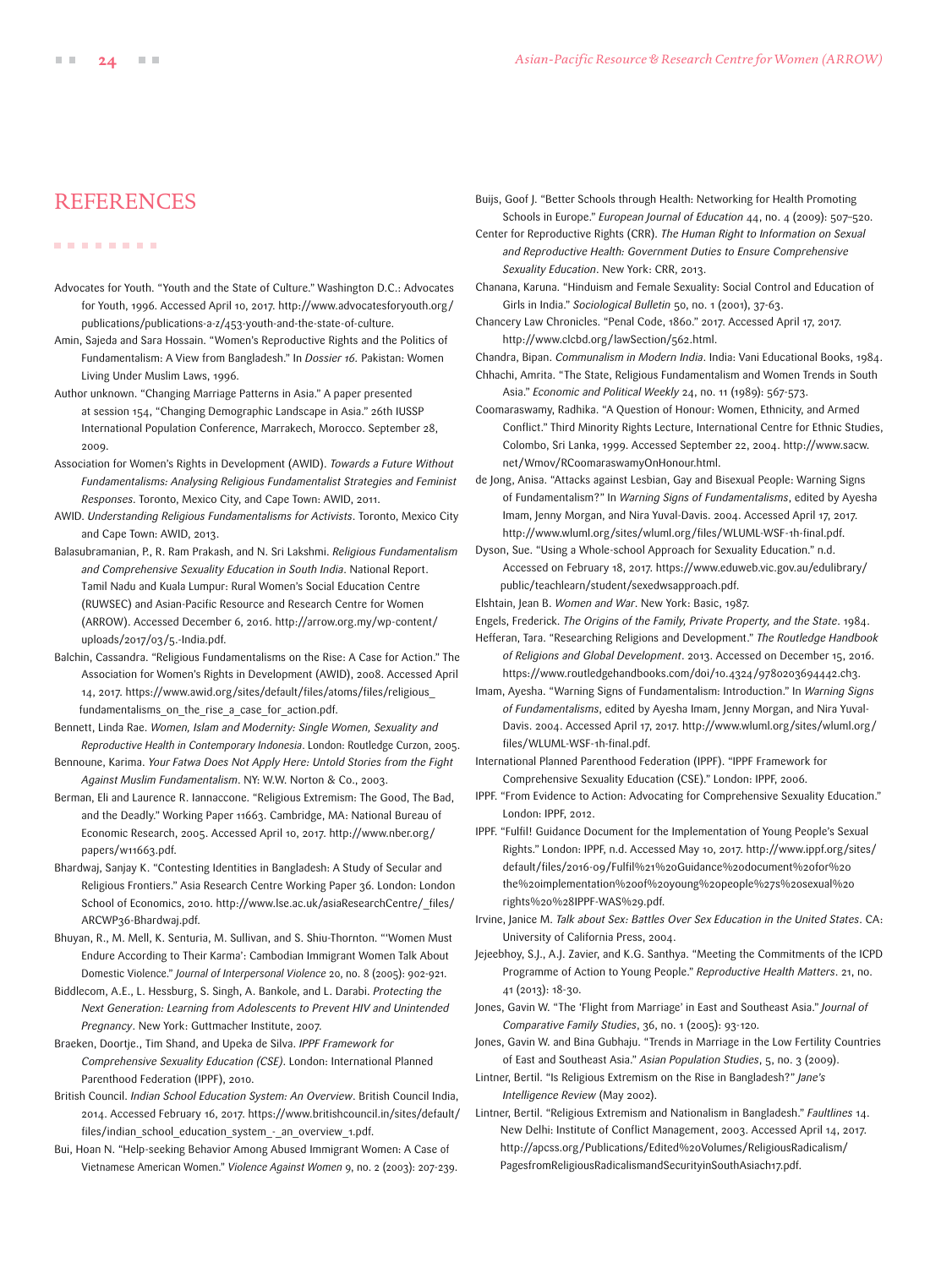- Menchik, Jeremy. *The Constructivist Approach to Religion and World Politics*. 2015. Accessed on April 14, 2017. [https://jeremymenchik.files.wordpress.](https://jeremymenchik.files.wordpress.com/2016/02/menchik_religion_constructivism_2016.pdf) [com/2016/02/menchik\\_religion\\_constructivism\\_2016.pdf.](https://jeremymenchik.files.wordpress.com/2016/02/menchik_religion_constructivism_2016.pdf)
- Mkumbo, Kitila A.K. and Roger Ingham. "What Tanzanian Parents Want (and Do Not Want) Covered in Schoolbased Sex and Relationships Education." *Sex Education*, 10, no. 1 (2010): 67-78.
- Murshid, Tazeen Mahnaz. "Women, Islam and the State in Bangladesh: Subordination and Resistance." n.d. Accessed on December 20, 2016. <http://www.swadhinata.org.uk/document/WomenBdeshTazeen.pdf>.
- Murshid, Tazeen Mahnaz. "The Rise of the Religious Right in Bangladesh: Taslima Nasrin and the Media." In *Warning Signs of Fundamentalisms*, edited by Ayesha Imam, Jenny Morgan and Nira Yuval-Davis. 2004. Accessed April 17, 2017. [http://www.wluml.org/sites/wluml.org/files/WLUML-WSF-1h-final.pdf.](http://www.wluml.org/sites/wluml.org/files/WLUML-WSF-1h-final.pdf)
- Obermayer, Carla Makhlouf. "Reproductive Choice in Islam: Gender and State in Iran and Tunisia." *Studies in Family Planning* 25, no. 1 (1994): 41-51.
- Ott, M.A., M. Rouse, J. Resseguie, H. Smith, and S. Woodcox. "Community-level Successes and Challenges to Implementing Adolescent Sex Education Programs." *Maternal Child Health Journal* 15, no. 2 (2011): 169-177.
- Preslar-Marshall, Elizabeth and Nicola Jones. *Charting the Future: Empowering Girls to Prevent Early Pregnancy*. London: Overseas Development Institute, 2012.
- Rajalakshmi, T.K. "Sex-education in India, India's National Magazine." *The Hindu* 24(19) (2007). Accessed on December 20, 2016. [http://www.frontline.in/](http://www.frontline.in/static/html/fl2419/stories/20071005503204200.htm) [static/html/fl2419/stories/20071005503204200.htm](http://www.frontline.in/static/html/fl2419/stories/20071005503204200.htm).
- Rajya Sabha, Committee on Petitions. *135th Report on Petition Praying for National Debate and Evolving Consensus on the Implementation of the Policy for Introduction of Sex Education in the Schools and Holding Back Its Introduction Until Then*. Presented to Hon'ble Chairman, Rajya Sabha on 2nd April, 2009. March 2009. Accessed December 20, 2016. h[ttp://www.](ttp://www.bharatiyashiksha.com/?p=63) [bharatiyashiksha.com/?p=63](ttp://www.bharatiyashiksha.com/?p=63) and [http://164.100.47.5/newcommittee/reports/](http://164.100.47.5/newcommittee/reports/EnglishCommittees/Committee%20on%20Petitions/135%20Report.htm) [EnglishCommittees/Committee%20on%20Petitions/135%20Report.htm](http://164.100.47.5/newcommittee/reports/EnglishCommittees/Committee%20on%20Petitions/135%20Report.htm).
- Regnerus, Mark D. "Talking About Sex: Religion and Patterns of Parent-Child Communication About Sex and Contraception." *The Sociological Quarterly* 46 (2005): 79–105.
- Rasmussen, M.L. *Progressive Sexuality Education: The Conceits of Secularism*. New York and London: Taylor & Francis, 2015.
- Riaz, Ali and Mohammad Sajjadur Rahman, *Routledge Handbook of Contemporary Bangladesh*. London and New York: Routledge, 2016.
- Rostosky, Sharon Scales, Brian L. Wilcox, Margaret Laurie Comer Wright, and Brandy A. Randall. "The Impact of Religiosity on Adolescent Sexual Behavior: A Review of the Evidence." *Journal of Adolescent Research* 19 (2004): 677–697.
- Rutgers University. *Whole School Approach for Sexuality Education: Step-by-Step*. 2016. Accessed February 18, 2017. [http://www.rutgers.international/what](http://www.rutgers.international/what-we-do/comprehensive-sexuality-education/whole-school-approach-sexuality-education-step-step)[we-do/comprehensive-sexuality-education/whole-school-approach-sexuality](http://www.rutgers.international/what-we-do/comprehensive-sexuality-education/whole-school-approach-sexuality-education-step-step)[education-step-step](http://www.rutgers.international/what-we-do/comprehensive-sexuality-education/whole-school-approach-sexuality-education-step-step).
- Russell, Bertrand. *Why I Am Not a Christian*. 1930.
- Sabina, Nazme. *Religious Extremism and Comprehensive Sexual and Reproductive Health and Rights in Secondary and Higher Secondary Education in Bangladesh*. National Report. Dhaka and Kuala Lumpur: Naripokkho and Asian-Pacific Resource and Research Centre for Women (ARROW), 2016. Accessed December 6, 2016. [http://arrow.org.my/wp-content/uploads/2017/03/](http://arrow.org.my/wp-content/uploads/2017/03/National-Report-Final-with-cover.pdf) [National-Report-Final-with-cover.pdf](http://arrow.org.my/wp-content/uploads/2017/03/National-Report-Final-with-cover.pdf).
- Sarroub, Loukia K. and Sabrina Quadros. "Critical Pedagogy in Classroom Discourse." *Faculty Publications: Department of Teaching, Learning and Teacher Education Paper* 156, 2015. Accessed February 18, 2017. [http://](http://digitalcommons.unl.edu/cgi/viewcontent.cgi?article=1155&context=teachlearnfacpub) [digitalcommons.unl.edu/cgi/viewcontent.cgi?article=1155&context=teachlea](http://digitalcommons.unl.edu/cgi/viewcontent.cgi?article=1155&context=teachlearnfacpub) [rnfacpub](http://digitalcommons.unl.edu/cgi/viewcontent.cgi?article=1155&context=teachlearnfacpub).
- Schaalma, Herman, Jo Reinders, Melkioury Matasu, Sylvia Kaaya, and Knut-Inge Klepp. "When the Researchers Have Gone Home to Write Their Articles. Diffusion and Implementation of School-Based HIV-Prevention Programs in Tanzania." *East African Journal of Public Health* 1, no. 1 (2004): 24–32.
- Shah, Chayanika. "Hindu Fundamentalism in India: Ideology, Strategies, and the Experience of Gujarat." In *Warning Signs of Fundamentalisms*, edited by Ayesha Imam, Jenny Morgan, and Nira Yuval-Davis, 2004. Accessed April 17, 2017.<http://www.wluml.org/sites/wluml.org/files/WLUML-WSF-1h-final.pdf>.
- Shamshad, Rizwana. "Islam in Bangladesh: Local Practice and Identity Politics." *Bangladesh News* 24. Accessed December 21, 2016. [http://opinion.bdnews24.](http://opinion.bdnews24.com/2013/03/08/islam-in-bangladesh-local-practice-and-identity-politics/) [com/2013/03/08/islam-in-bangladesh-local-practice-and-identity-politics/.](http://opinion.bdnews24.com/2013/03/08/islam-in-bangladesh-local-practice-and-identity-politics/)
- Siddiqi, Dina. "Political Culture in Contemporary Bangladesh." *New Age*. December 14, 2010. Accessed December 20, 2016. [http://archive.newagebd.net/49137/](http://archive.newagebd.net/49137/political-culture-in-contemporary-bangladesh/) [political-culture-in-contemporary-bangladesh/.](http://archive.newagebd.net/49137/political-culture-in-contemporary-bangladesh/)
- Sexuality Information and Education Council of the United States (SIECUS). "Guidelines for Comprehensive Sexuality Education." 3rd Edition. Washington, D.C.: SIECUS, 2004.
- Simmons, Ruth, Peter Fajans, and Laura Ghiron, eds. *Scaling Up Health Service Delivery: From Pilot Innovations to Policies and Programmes*. Geneva: World Health Organization (2007), 1–30. Accessed April 10, 2014. [http://www.who.](http://www.who.int/reproductivehealth/publications/strategic_approach/9789241563512/en/index.html) [int/reproductivehealth/publications/strategic\\_approach/9789241563512/en/](http://www.who.int/reproductivehealth/publications/strategic_approach/9789241563512/en/index.html) [index.html.](http://www.who.int/reproductivehealth/publications/strategic_approach/9789241563512/en/index.html)
- Thanenthiran, Sivananthi and Sai Jyothir Mai Racherla. *Reclaiming & Redefining Rights; ICPD+20: Status of Sexual and Reproductive Health and Rights in Asia Pacific.* Kuala Lumpur: ARROW, 2013. [http://arrow.org.my/wp](http://arrow.org.my/wp-content/uploads/2015/04/ICPD-20-Asia-Pacific_Monitoring-Report_2013.pdf
)[content/uploads/2015/04/ICPD-20-Asia-Pacific\\_Monitoring-Report\\_2013.](http://arrow.org.my/wp-content/uploads/2015/04/ICPD-20-Asia-Pacific_Monitoring-Report_2013.pdf
) [pdf.](http://arrow.org.my/wp-content/uploads/2015/04/ICPD-20-Asia-Pacific_Monitoring-Report_2013.pdf
)
- *The Sun Daily*. "Respect Child's Right to a Name." November 2, 2011. Accessed May 10, 2017. [http://www.thesundaily.my/news/218585.](http://www.thesundaily.my/news/218585)
- Uecker, Jeremy E. "Religion, Pledging, and the Premarital Sexual Behavior of Married Young Adults." *Journal of Marriage and Family* 70(2008): 728–744.
- United Nations Educational, Scientific and Cultural Organisation (UNESCO). "International Technical Guidance on Sexuality Education: An Evidenceinformed Approach for Schools, Teachers and Health Educators." France: Education Sector, UNESCO, 2009.
- UNESCO. *Emerging Evidence, Lessons and Practice in Comprehensive Sexuality Education: A Global Review*. France: UNESCO, 2015.
- United Nations Population Fund (UNFPA). Women, *Faith and Human Rights*. UNFPA, 2016.
- United Nations Office of the Secretary-General's Envoy on Youth. "10 Things You Didn't Know About the World's Population." 2016. Accessed December 18, 2016. [http://www.un.org/youthenvoy/2015/04/10-things-didnt-know-worlds](http://www.un.org/youthenvoy/2015/04/10-things-didnt-know-worlds-population/)[population/.](http://www.un.org/youthenvoy/2015/04/10-things-didnt-know-worlds-population/)
- United Nations Youth. "Youth and Comprehensive Sexuality Education." n.d. Accessed April 10, 2017. [http://www.un.org/esa/socdev/documents/youth/](http://www.un.org/esa/socdev/documents/youth/fact-sheets/youth-sexuality-education.pdf) [fact-sheets/youth-sexuality-education.pdf.](http://www.un.org/esa/socdev/documents/youth/fact-sheets/youth-sexuality-education.pdf)
- Vidales, Guadalupe T. "Arrested Justice: The Multifaceted Plight of Immigrant Latinas Who Faced Domestic Violence." *Journal of Family Violence* 25, no. 6 (2010): 533-544. doi: 10.1007/s10896-010-9309-5.
- Willamson, L.M., A. Parkes, D. Wight, M. Petticrew, and G. Hart. "Limits to Modern Contraceptive Use Among Young Women in Developing Countries: A Systematic Review of Qualitative Research." *Reproductive Health* 6, no.3 (2009): 1742-4755.
- Young, Ian, Lawry St. Leger, and Goof Buijs. *School Health Promotion: Evidence for Effective Action*. Utrecht: CBO, 2013.
- Yuval-Davis, Nira. *Gender and Nation*. London: Sage, 1997.